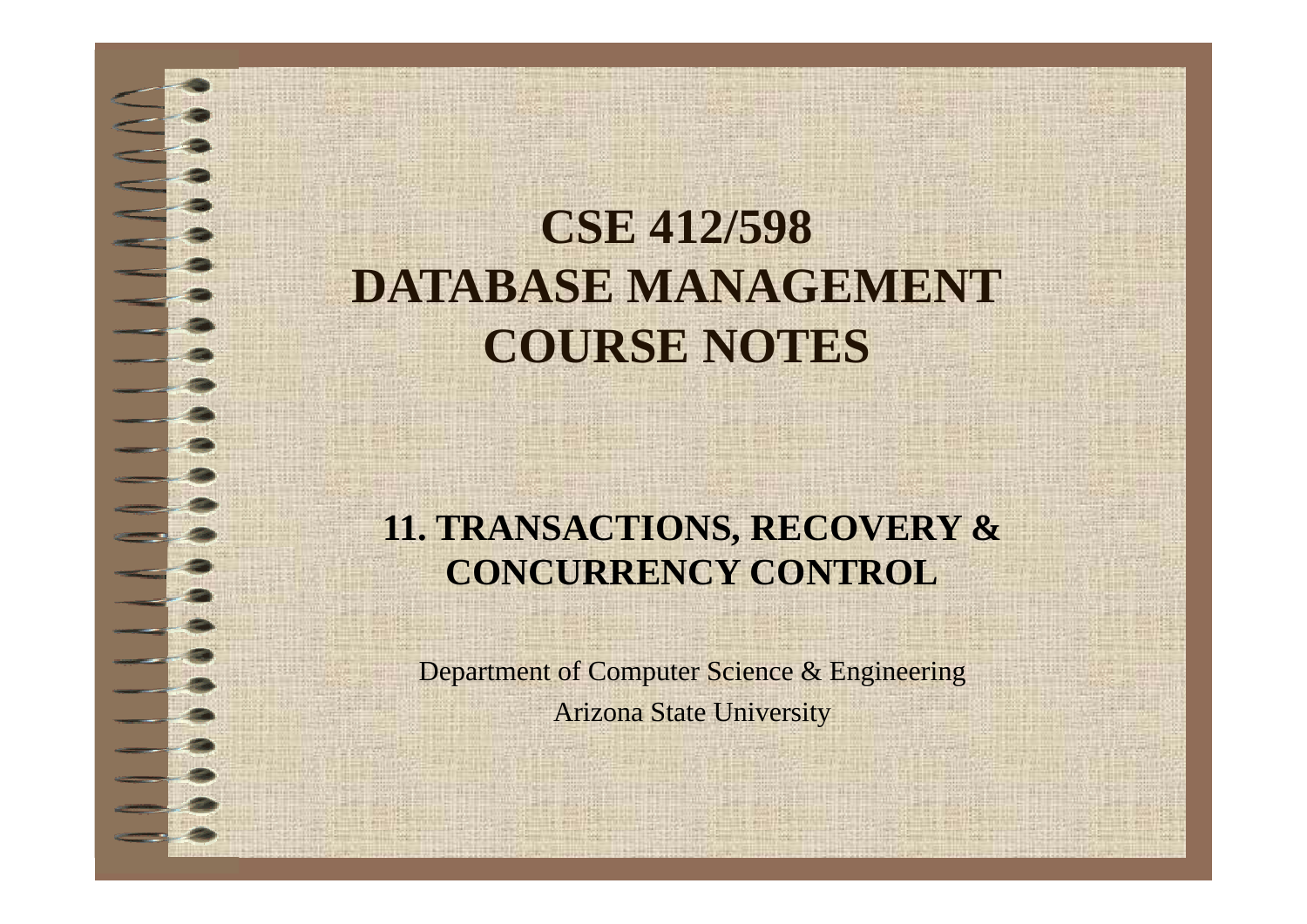### **TRANSACTION**

an atomic (all or nothing) program unit that performs database access or update, taking <sup>a</sup> consistent (correct) database state into another consistent database state.

> database is consistent herebegin transaction;/\* Transfer funds \*/ balance1  $\leftarrow$  balance1 - amount database is inconsistent herebalance $2\leftarrow$  balance $2+$  amount end transaction; /\* Transfer funds \*/ database is consistent here

#### **ACID properties of a transaction**

Atomicity, Consistency, Isolation, Durability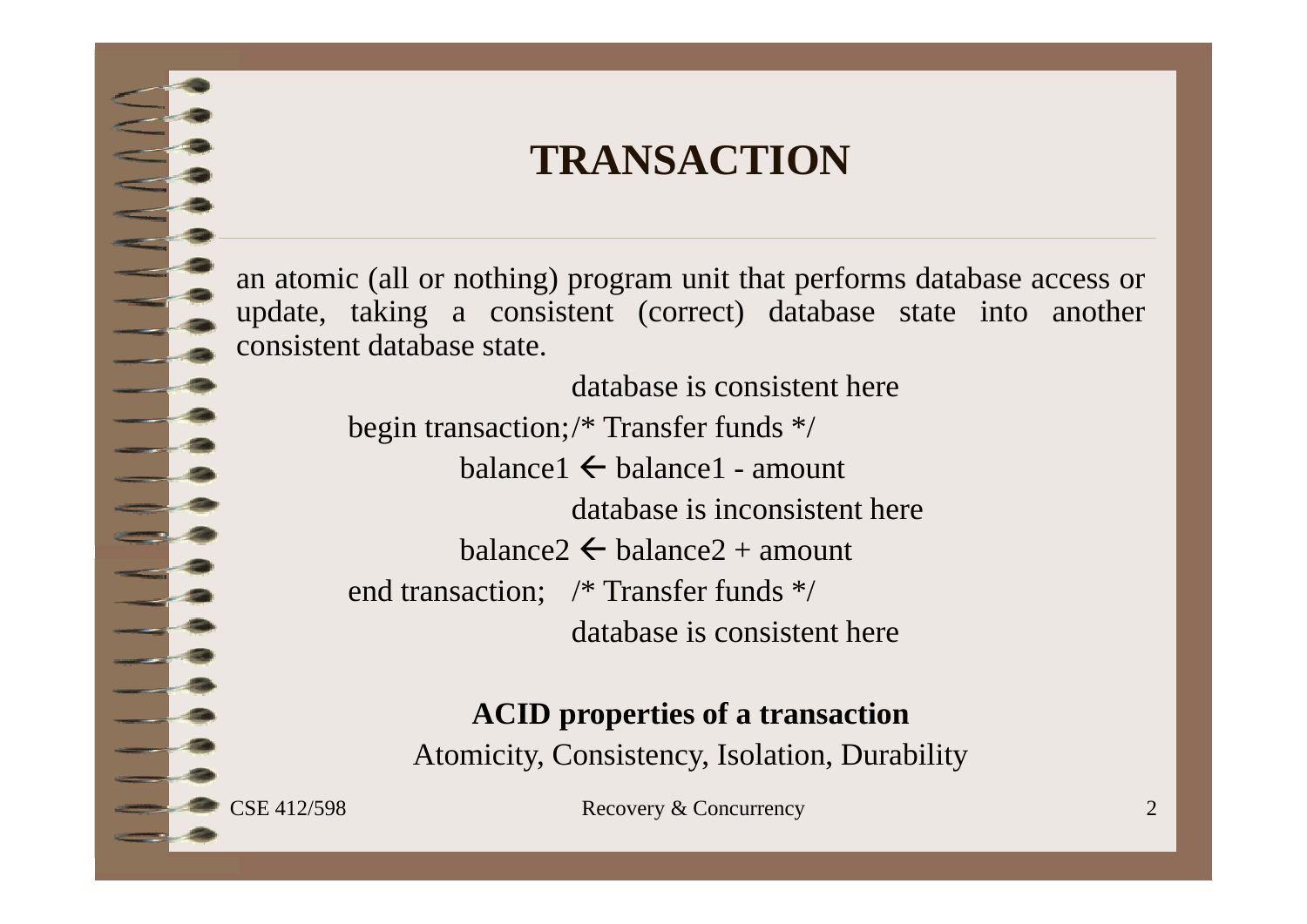### **ATOMICITY**

"The system under test must guarantee that transactions are atomic; the system will either perform all individual operations on the data, or will assure that no partially-completed operations leave any effects on the data." [TPCA89]

#### **ATM WITHDRAWAL (amt)**

read bal

if bal  $>$  amt {

bal  $\leftarrow$  bal - amt /\* system goes down \*/ dispense money

}

[TPCA89] TPC BENCHMARKTM AStandard Specification, 10 November 1989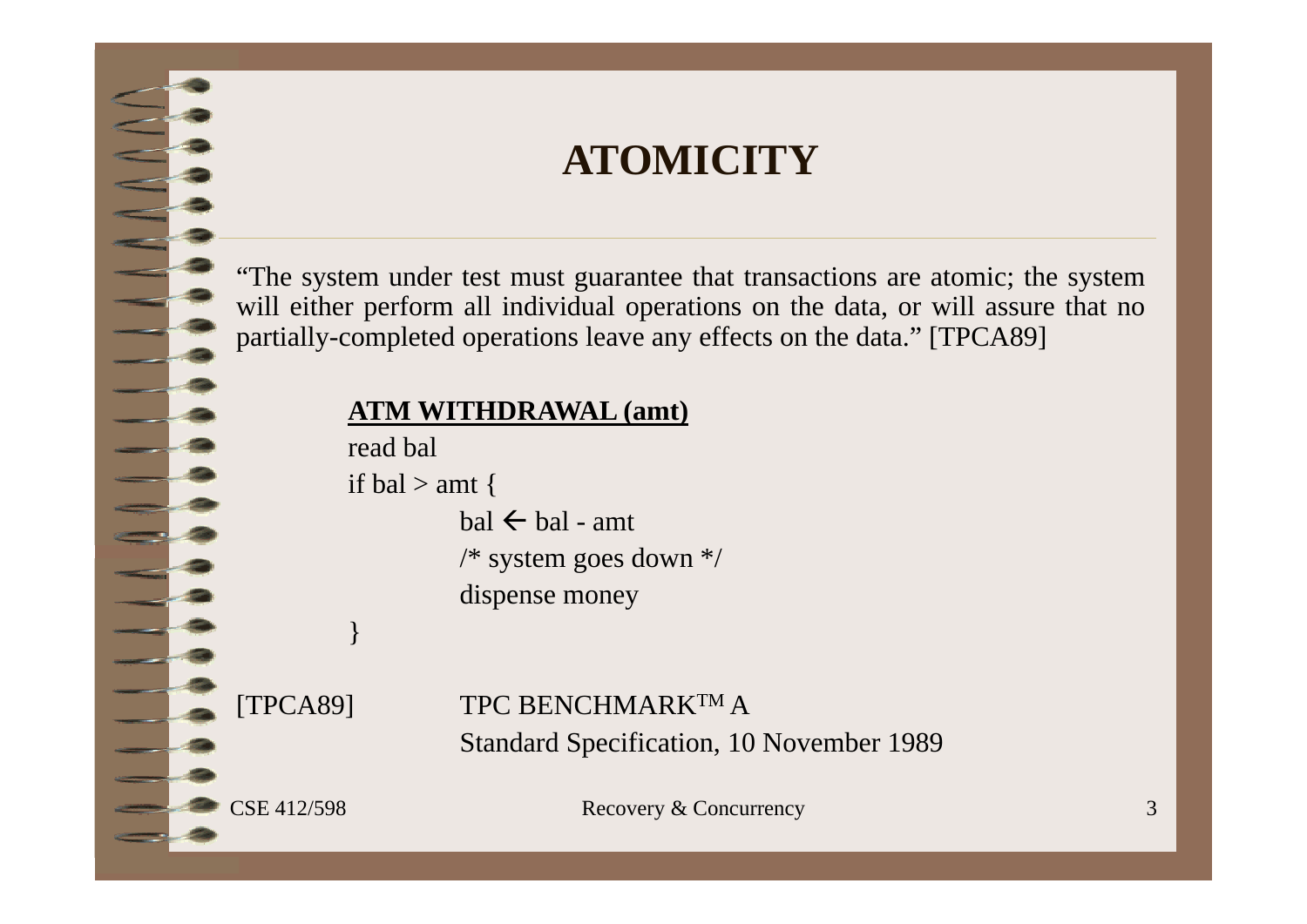### **CONSISTENCY**

"Consistency is the property that requires any execution of the transaction to take the database from one consistent state to another." [TPCA89]

Since the assumption is that <sup>a</sup> transaction is written so that it is consistent, consistency means that it remains consistent in the presence of the concurrent execution of transactions. (Serializability)

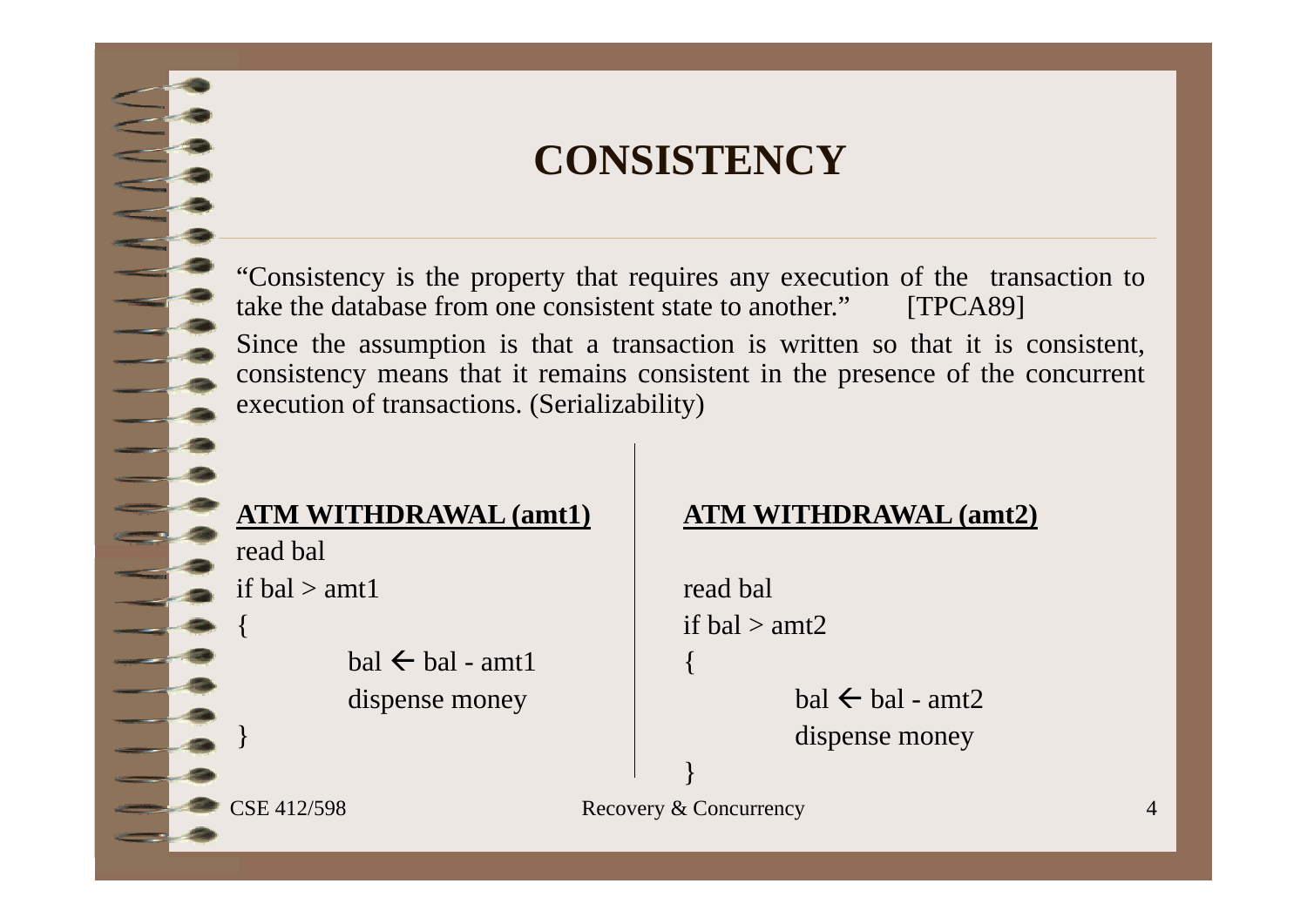### **ISOLATION**

The transaction should not reveal its uncommitted results to other transactions ...

read bal if  $bal > amtl$ {  $bal < -$  bal - amt1

> /\* trans aborted \*/ if bal > amt2 dispense money

```
ATM WITHDRAWAL (amt1) ATM WITHDRAWAL (amt2)
```
read bal

 $\}$  ball  $\{$  ball  $\{$  ball  $\}$  ball  $\{$  ball  $\}$  $\leftarrow$  bal - amt2 dispense money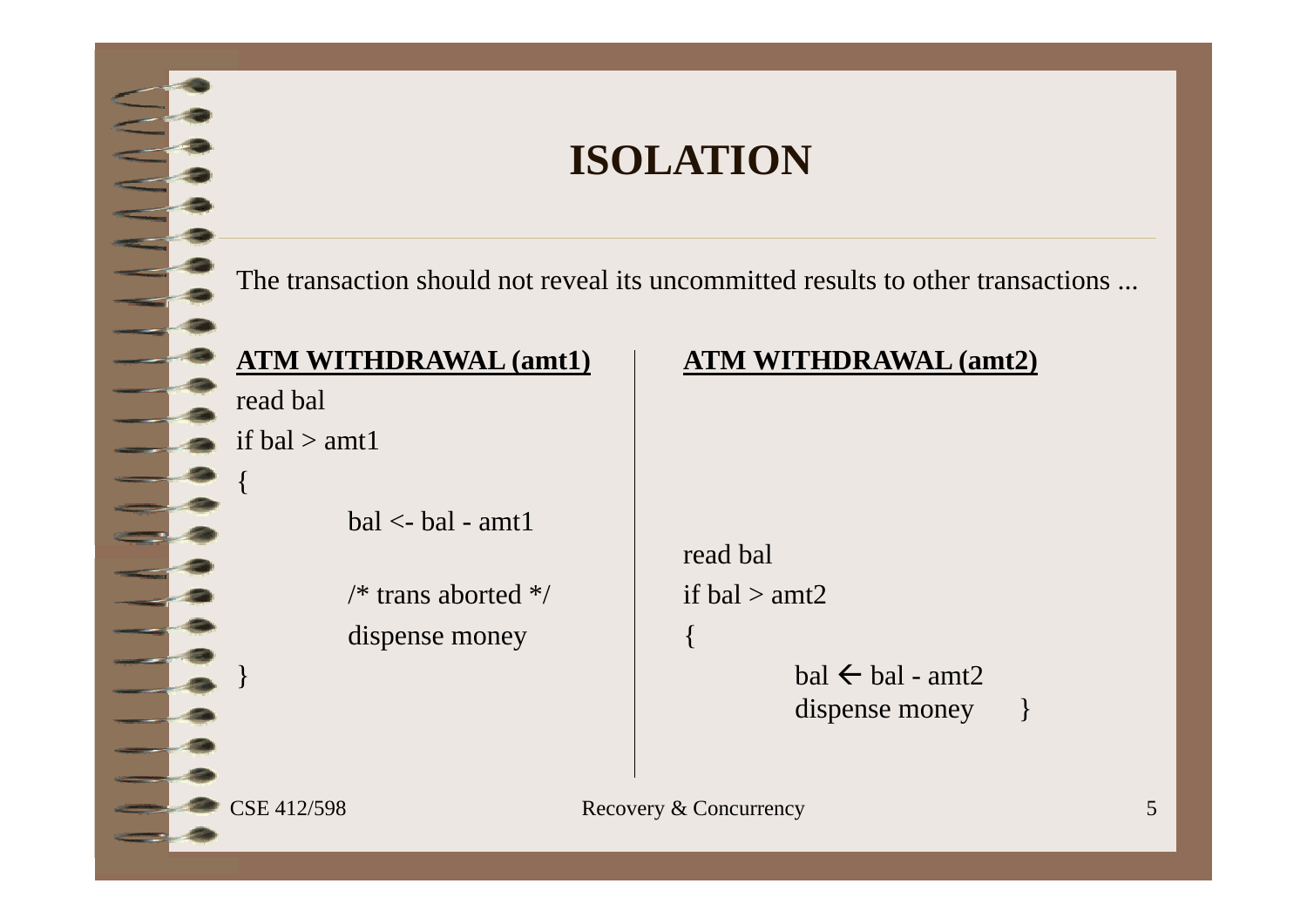### **DURABILITY**

"The test bed system must guarantee the ability to preserve the effects of committed transactions and insure database consistency after recovery" from single failures... [TPCA89]

- • permanen<sup>t</sup> irrecoverable failure of any single durable medium containing database or recovery log data
- •system crash/hang requiring system reboot
- •memory failure (all or part)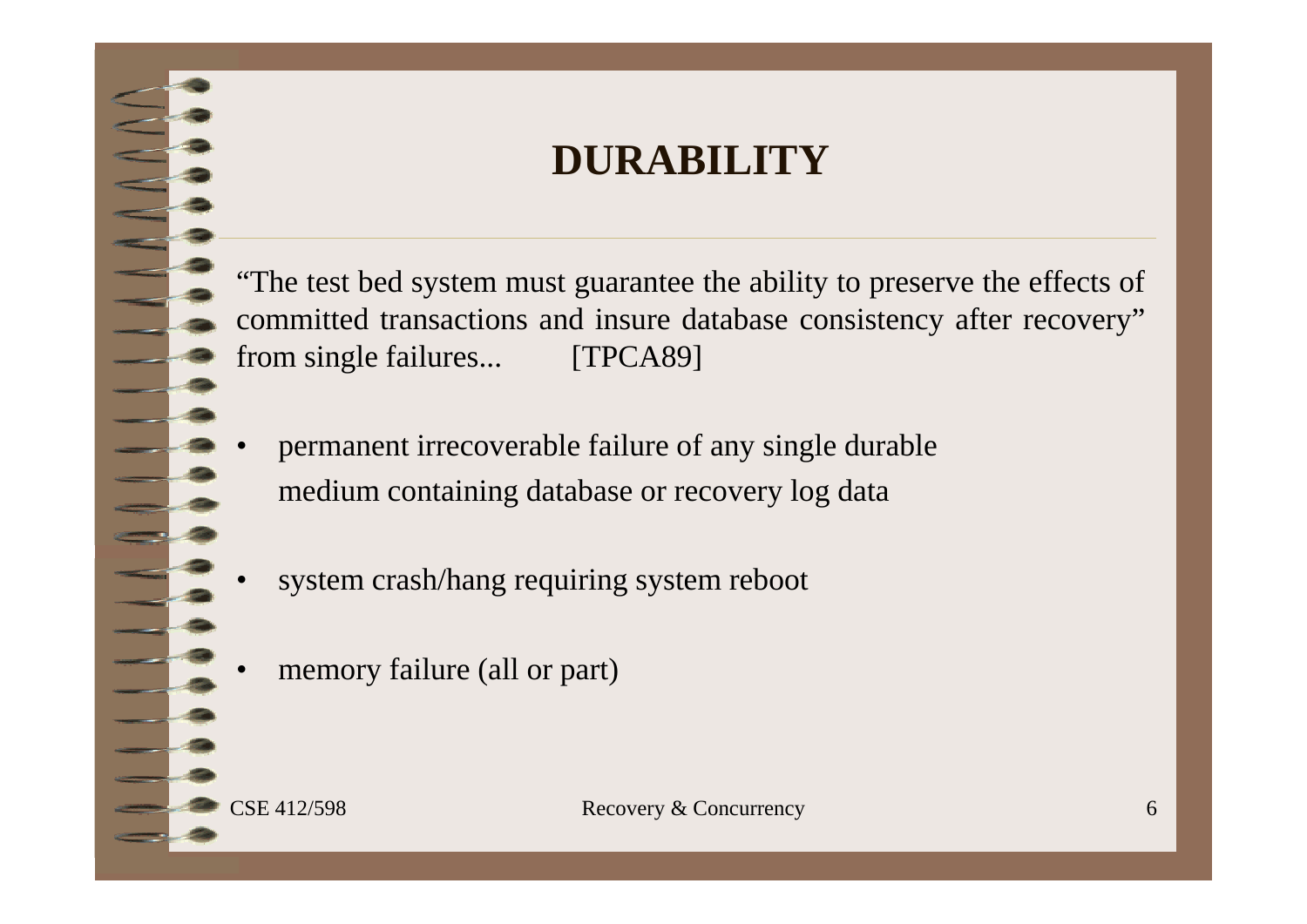# **RECOVERY CONTROL**

integral par<sup>t</sup> of the DB, responsible for

- •the detection of failures
- • restoration of the DB to <sup>a</sup> (consistent) state that existed prior to the failure.
- •responsibility of the recovery scheme to ensure atomicity.

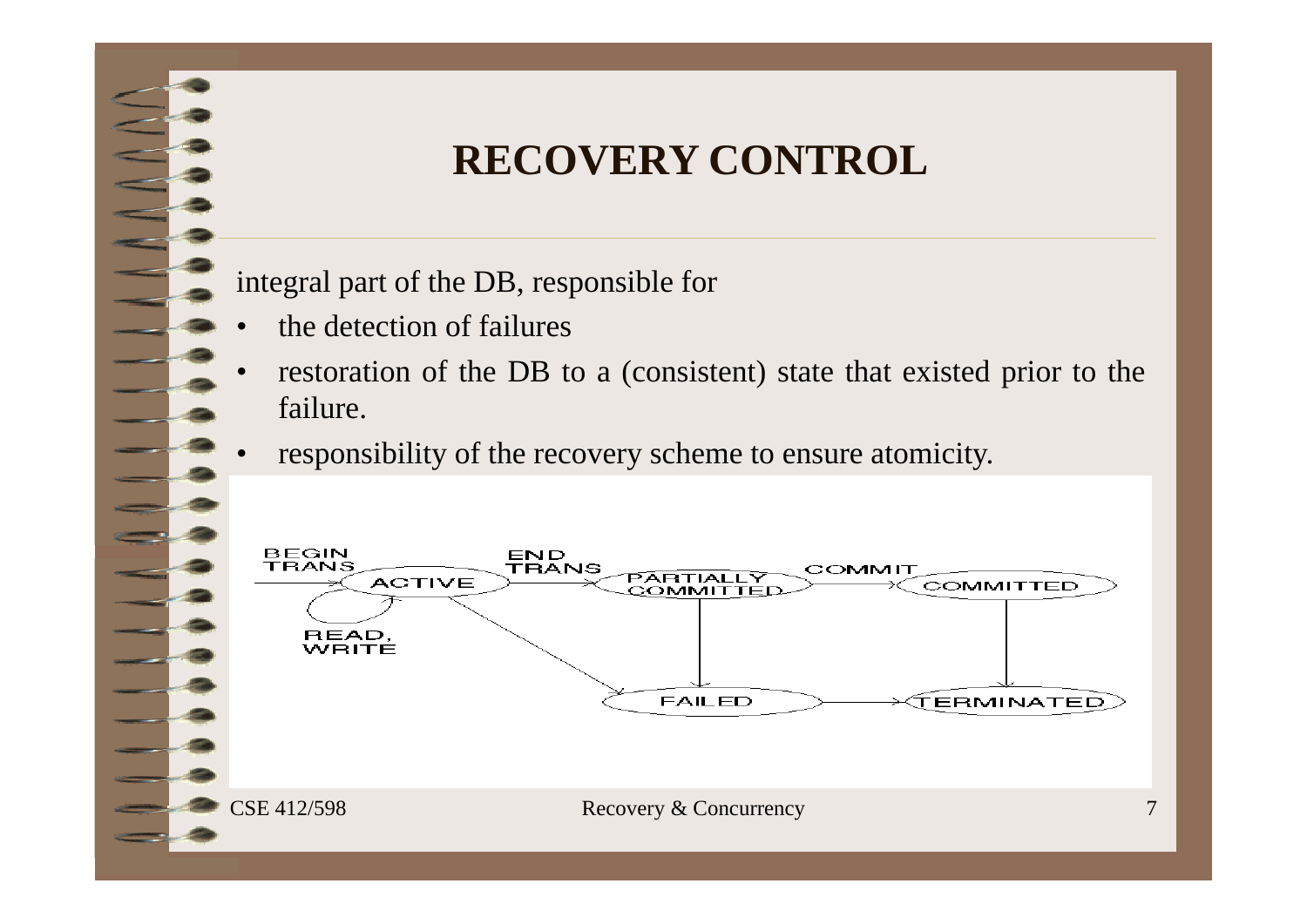# **SYSTEM LOG**

- • Records all transaction operations that affect the value of database items to be able to recover from failure.
- •Log is kept on disk & periodically backed up to archival storage.
- Let T be a unique transaction ID,
	- X be a database item.

#### LOG ENTRIES

- •[start-transaction, T]
- • [write-item, T, X, new\_value], or
	- [write-item, T, X, old\_value, new\_value]
- •[read-item, T, X]
- •[commit, T]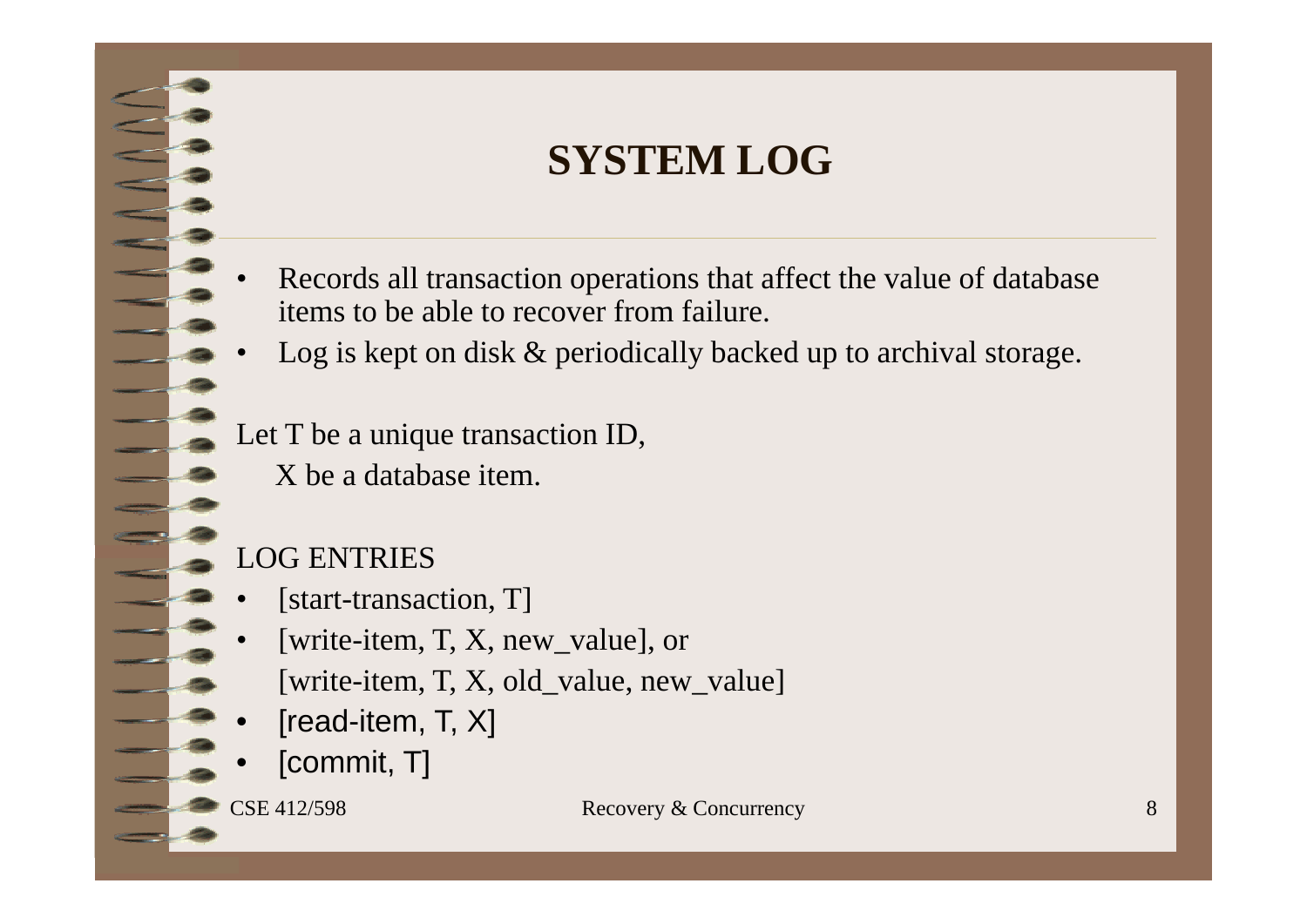# **SYSTEM LOG ASSUMPTIONS**

- •Transactions are not nested
- • All permanent changes to the DB occur within transactions; so using the log, operations can be undone or redone based on transaction state.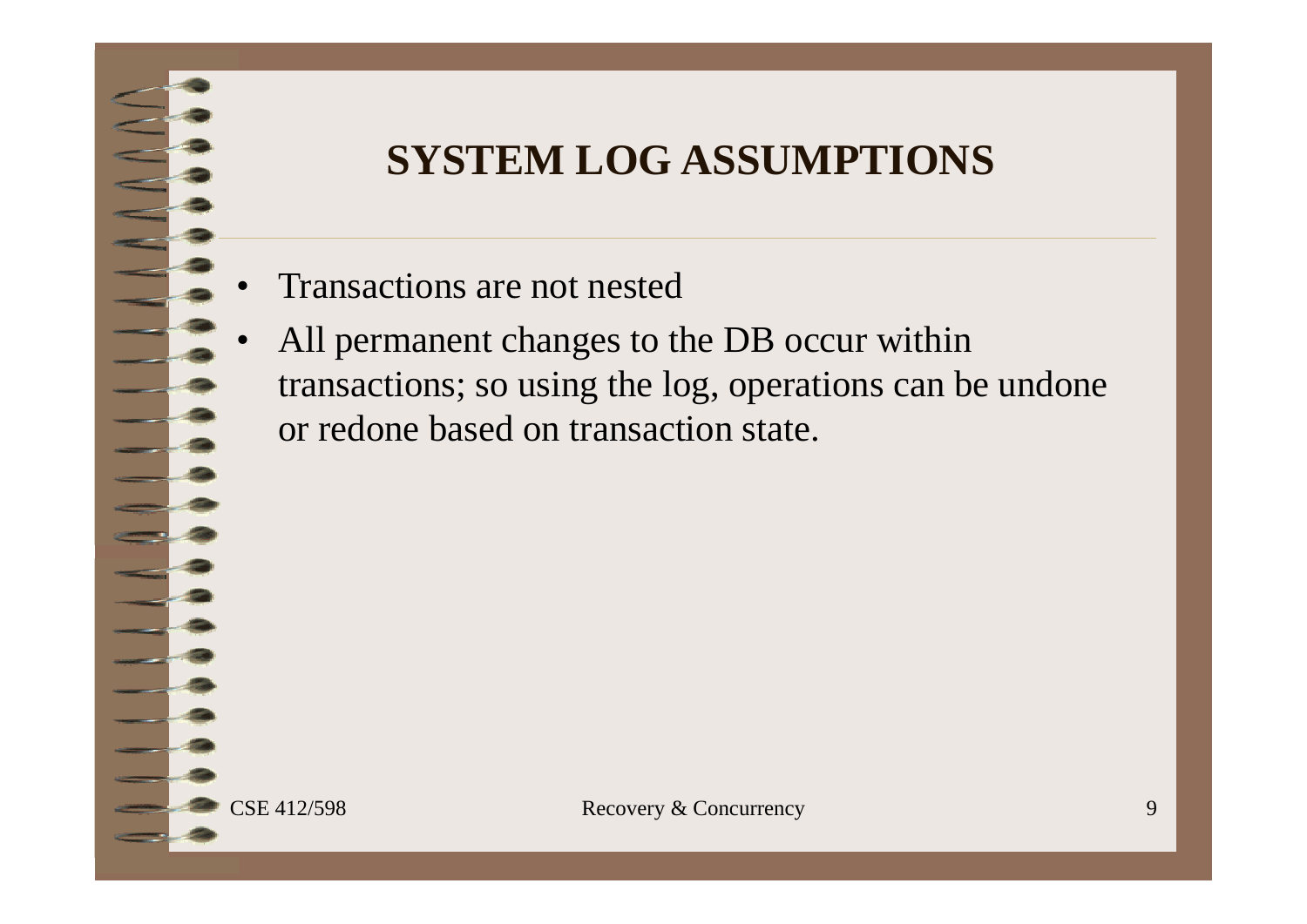# **INCREMENTAL LOG WITH IMMEDIATE UPDATES**

This protocol uses

[start-transaction, T]

[read-item, T, X]

[write-item, T, X, old\_value, new\_value]

[commit, T]

Log records must be written to "stable storage" before executing an immediate update.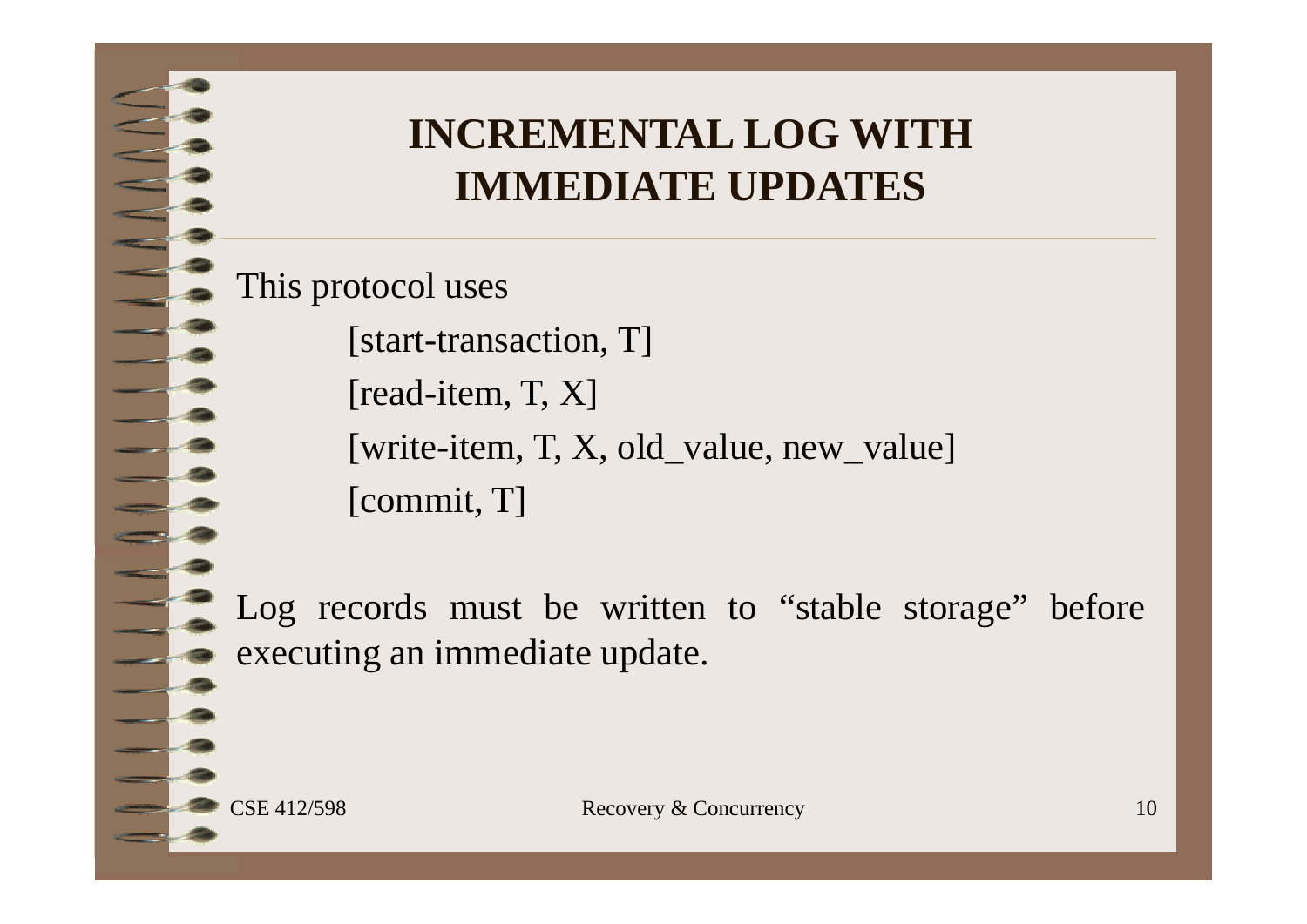# **INCREMENTAL LOG WITH IMMEDIATE UPDATES**

Recovery scheme:

 $Undo(T_i)$ where  $T_i$  is uncommitted transaction  $Redo(T_i)$  where  $T_i$  is committed transaction

Redo & Undo must be idempotent – "executing it several times is equivalent to executing it once."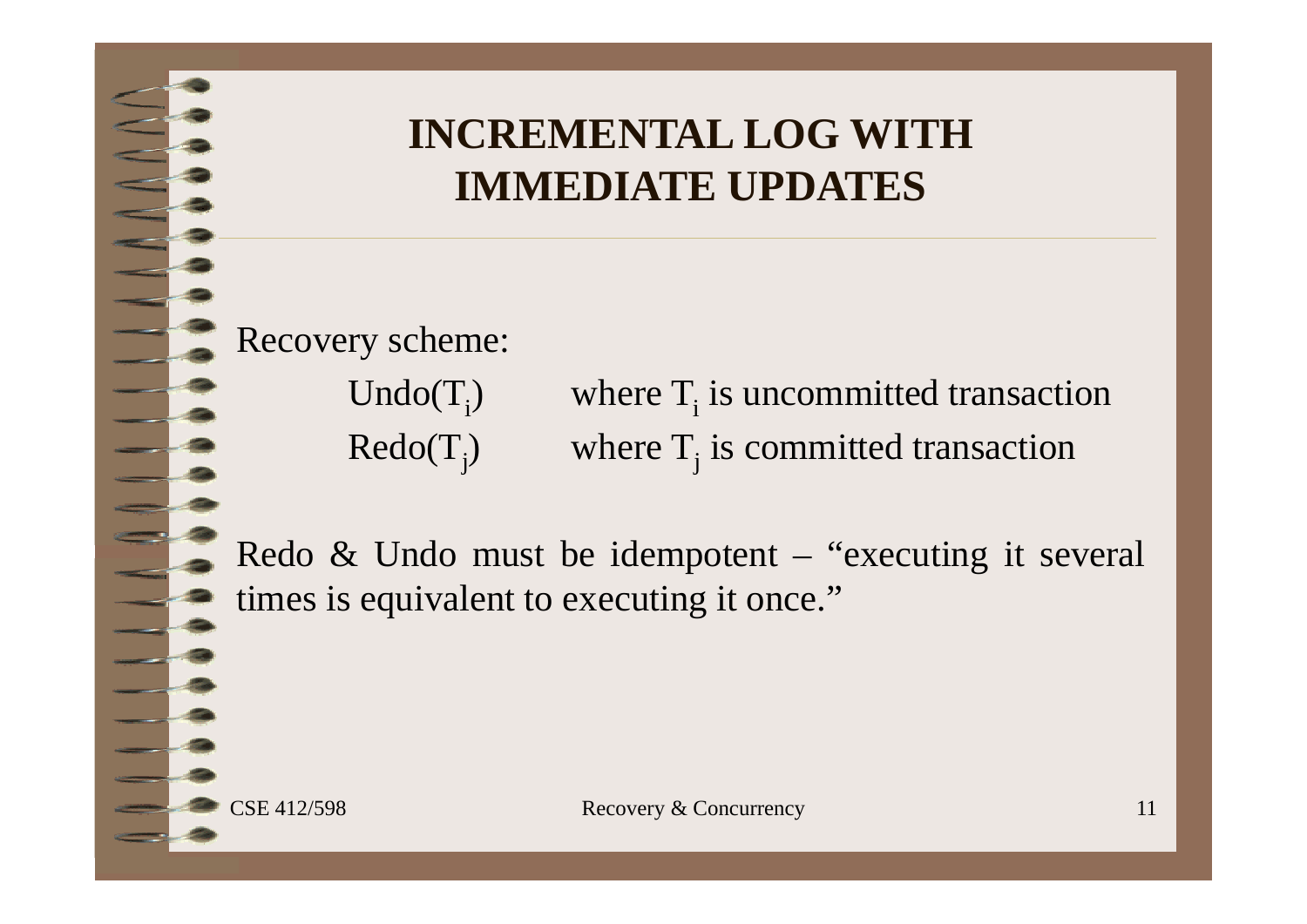# **INCREMENTAL LOG WITH DEFERRED UPDATES**

- • During the execution of <sup>a</sup> transaction, all the write operations are deferred, recorded on <sup>a</sup> log and transaction workspace, until the transaction partially commits.
- • At commit point, log is force written to disk and deferred writes are executed.

This protocol uses entries: [start-transaction, T] [write-item, T, X, new\_value] [commit, T]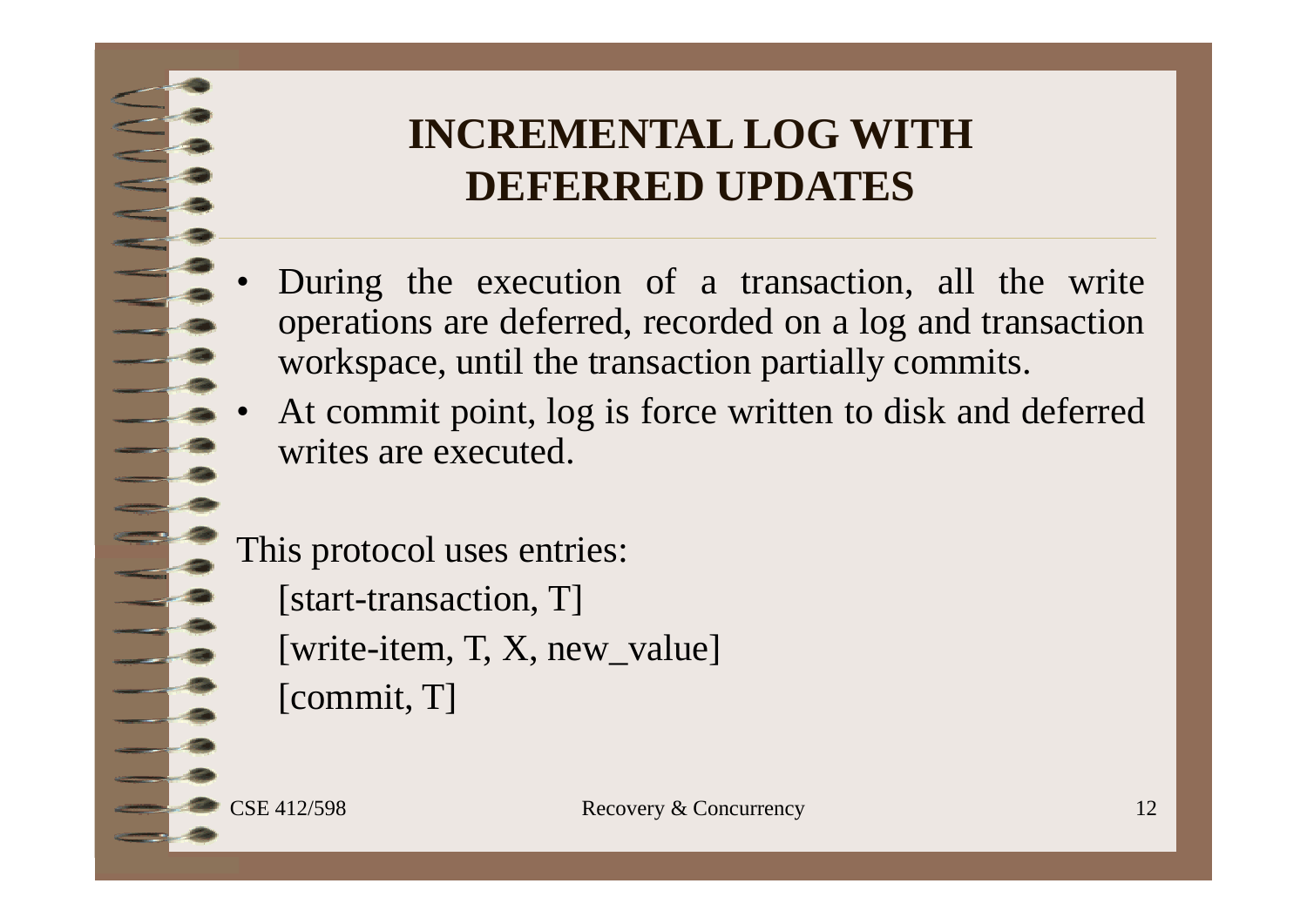# **INCREMENTAL LOG WITH DEFERRED UPDATES**

#### Recovery scheme

- • Log entries for uncommitted transactions are ignored because writes are deferred.
- • Committed transactions must be redone (in order). Redo must be idempotent.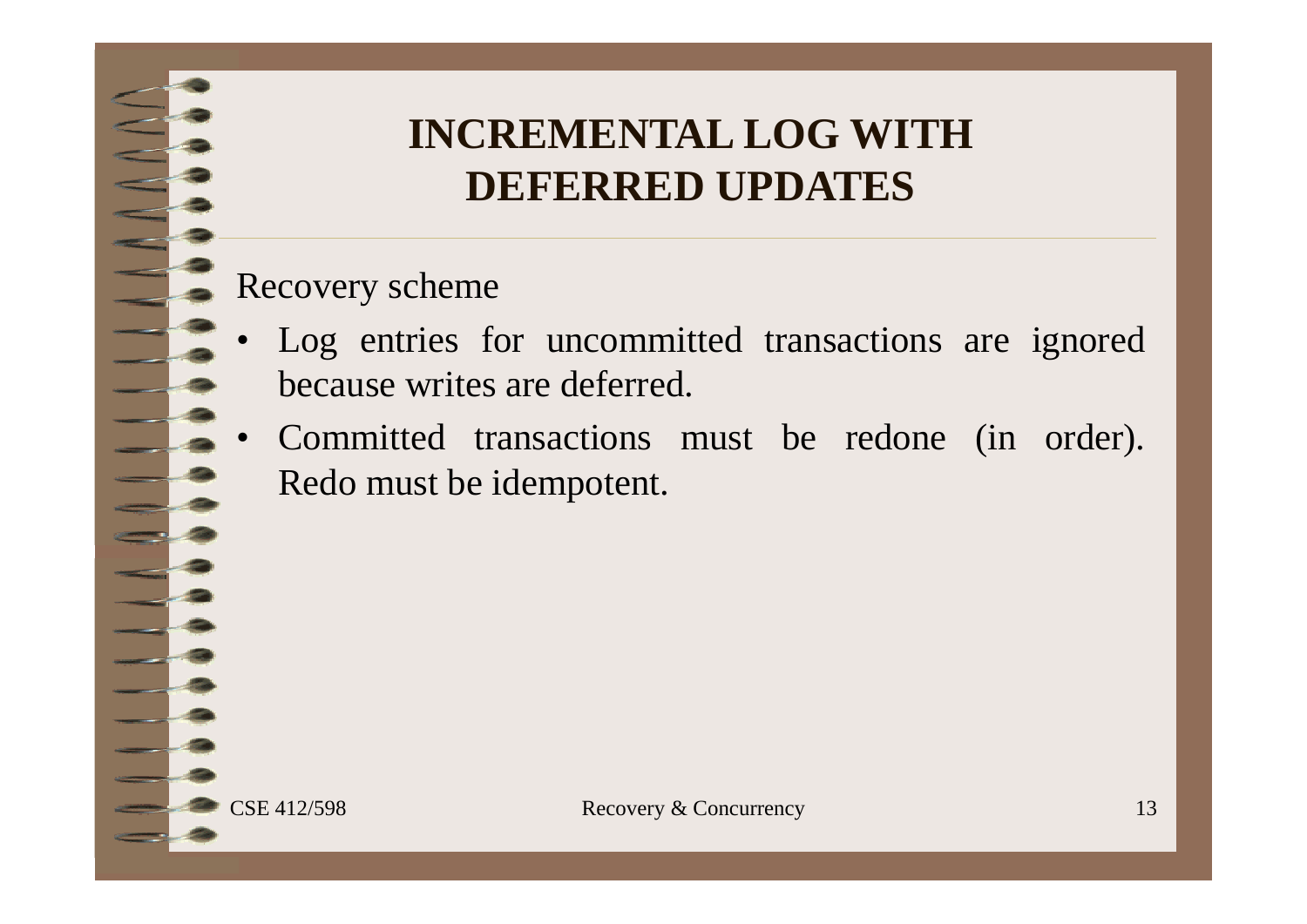### **CHECKPOINTS**

Log entry used to improve performance of recovery

- [checkpoint] indicates that the system has written to the disk the effect of all write operations of committed transactions.
- $\Rightarrow$  Transactions that have a commit entry before a checkpoint entry will **NOT** require their write operations to be redone in case of <sup>a</sup> system failure.
- A checkpoint may contain additional info
- •list of active IDs
- •locations of first and most recent records in the log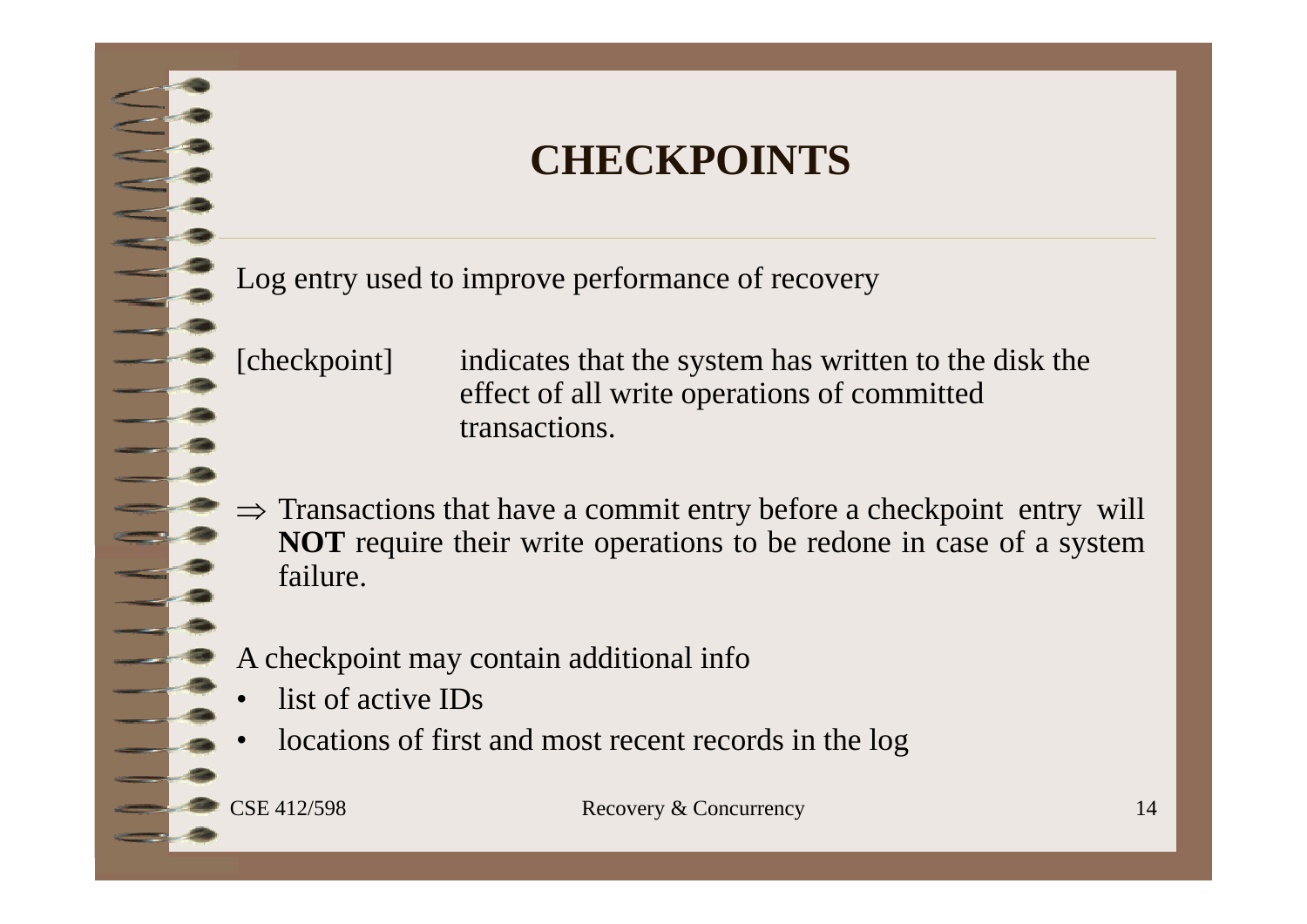

# **SYSTEM LOG EXAMPLE**

[start-trans  ${\rm T}_1$ ] ...[commit  $\mathrm{T}_1$ ] [start-trans  ${\rm T_2}]$ ....

[checkpoint]

[commit  $\mathrm{T}_2$ ]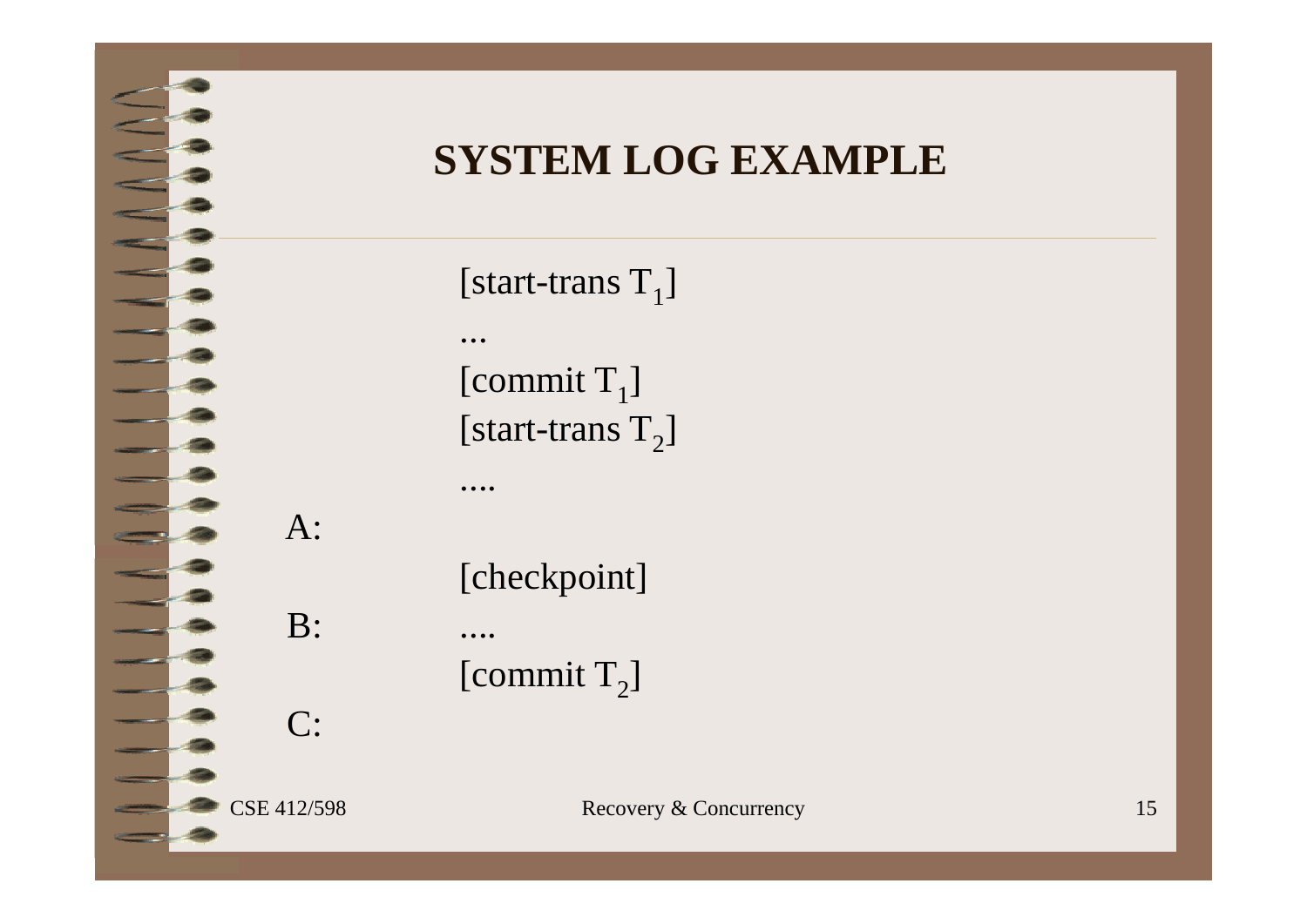

# **SYSTEM LOG EXAMPLE Recovery Scheme**

|             | <b>IMMEDIATE</b>        | <b>DEFERRED</b>     |
|-------------|-------------------------|---------------------|
| $\mathbf A$ | REDO $T_1$ , UNDO $T_2$ | $REDO T_1$          |
| B           | UNDO $T2$               |                     |
| $\mathbf C$ | REDO T <sub>2</sub>     | REDO T <sub>2</sub> |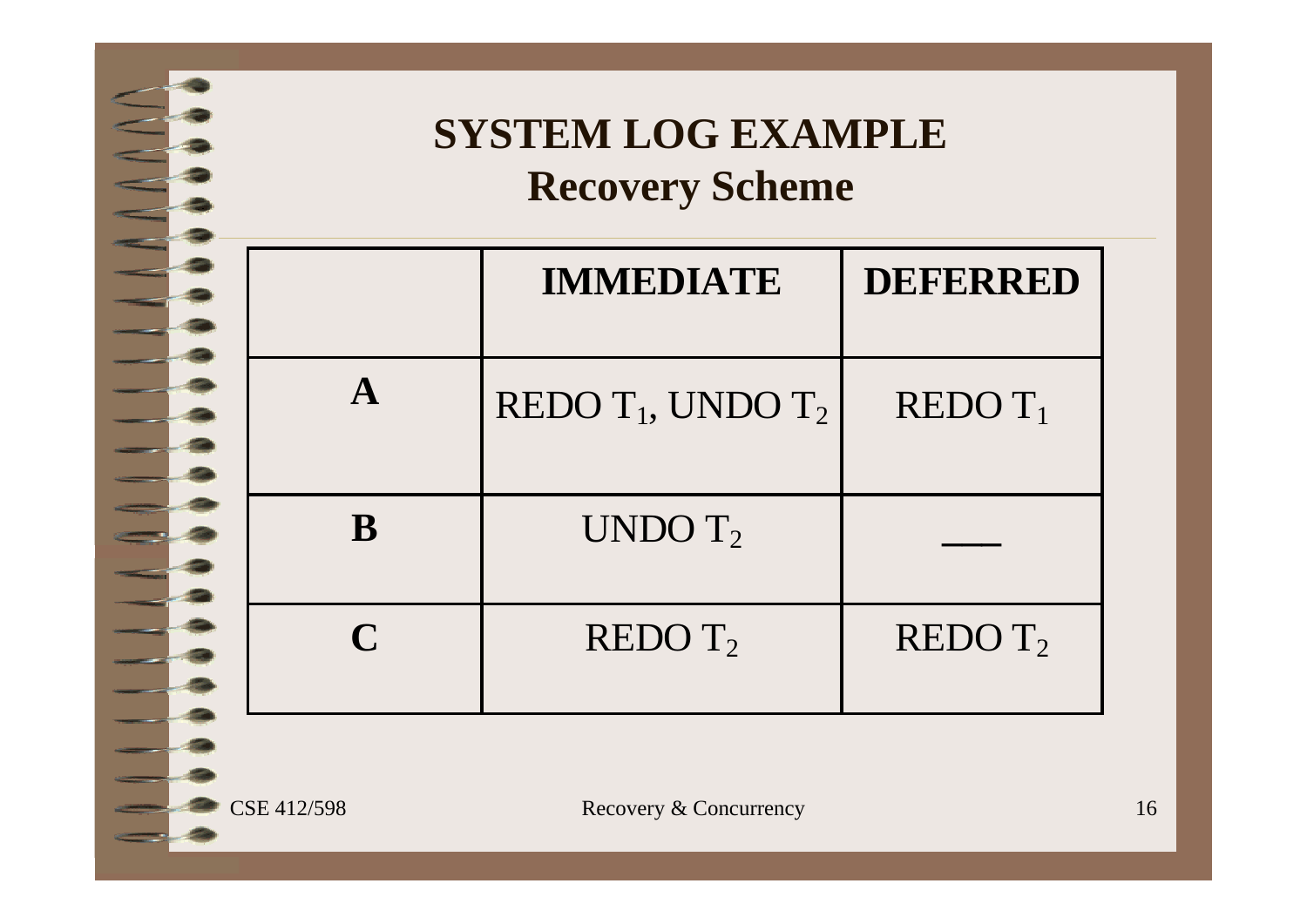# **CONCURRENCY CONTROL**

In <sup>a</sup> multiprogramming environment where several transactions may be executed concurrently, the system must control the interaction among the concurrent transactions in order to preven<sup>t</sup> them from destroying the consistency of the database.

#### SCHEDULE:

an execution sequence that must preserve the order in which the instructions appear in each individual transaction

#### SERIAL SCHEDULE:

<sup>a</sup> sequence of instructions from various transactions where the instructions belonging to one single transaction appear together in that schedule (for <sup>a</sup> set of <sup>n</sup> transactions, there are n! legal serial schedules)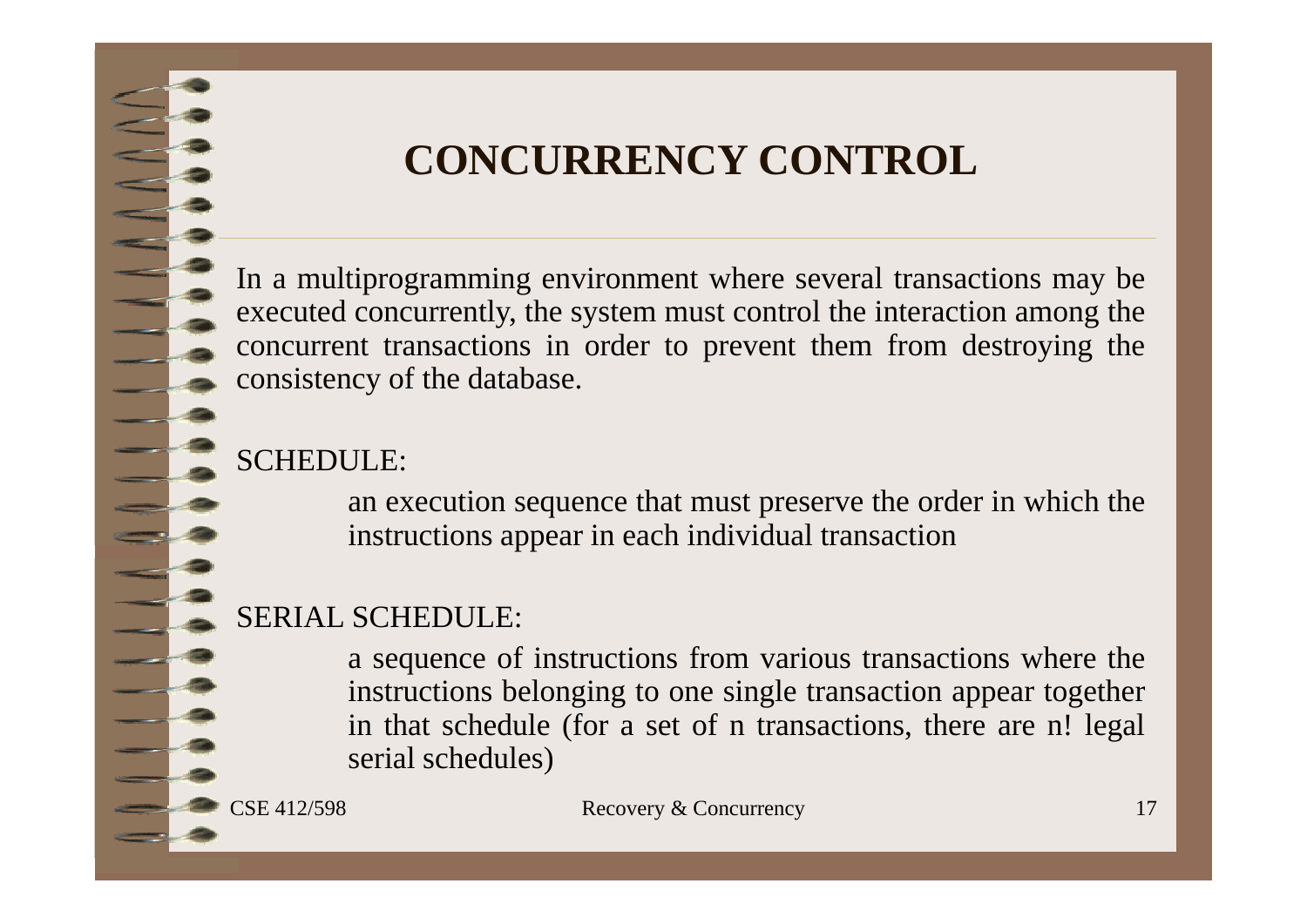### **EXAMPLE SCHEDULES**

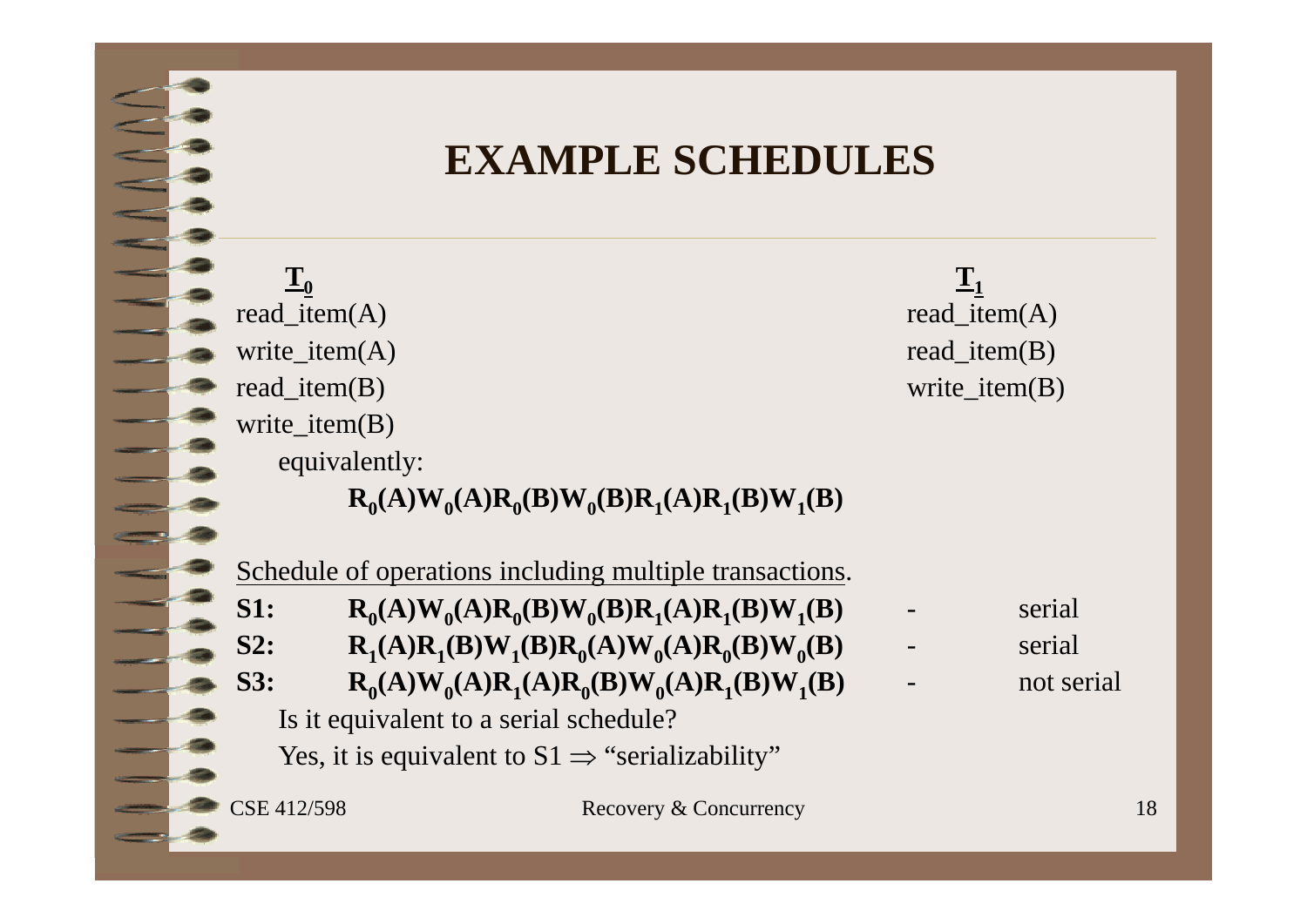# **SERIALIZABILITY**

ensuring that the outcome of processing <sup>a</sup> set of transactions concurrently be the same as one produced by running these transactions serially in some order

- *COMPUTATIONALLY EQUIVALENT***:**
- $S_1 = S_2$  if
- 1. The set of transactions that participate in  $S_1$  and  $S_2$  are the same.
- 2. For each data item X, if in S<sub>1</sub> trans T<sub>i</sub> executes read(X) and the value of X read by T<sub>i</sub> was written by T<sub>j</sub>, then the same will hold in S<sub>2</sub>.
- 3. For each data item X, if in  $S_1$  trans  $T_i$  executes the last write(X) instruction, then the same holds in  $S_2$ .

S is SERIALIZABLE if there is <sup>a</sup> serial schedule S' s.t. S=S'.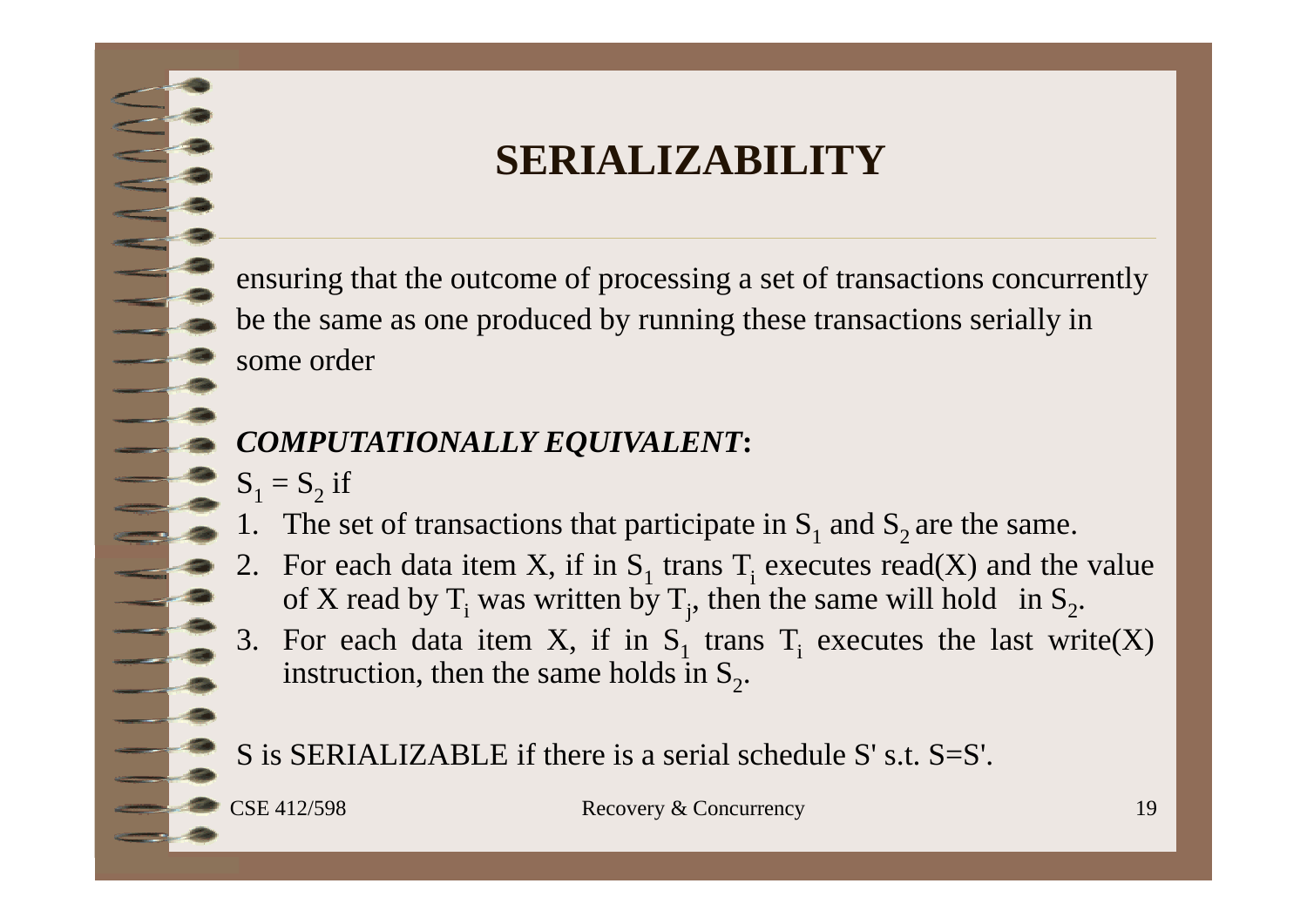# **PRECEDENCE GRAPH**

- a direct graph  $G = (V,E)$  where
- $V =$  set of transactions participating in the schedule
- $E = set of edges T<sub>i</sub> \rightarrow T<sub>j</sub>$  for which one of the following holds:
- 1. T<sub>i</sub> executes write(X) before T<sub>j</sub> executes read(X) (only when  $T_j$  reads value written by  $T_i$ )
- 2. T<sub>i</sub> executes read(X) before T<sub>j</sub> executes write(X) (Intuitively, an edge  $T_i \rightarrow T_j$  implies that in any serial schedule S<sup>ot</sup> equivalent to S, T<sub>i</sub> must appear before T<sub>j</sub>.)

#### *CONSTRAINED WRITE ASSUMPTION***:**

A transaction must read <sup>a</sup> data item before it can write it.

The schedule S is serializable if the precedence graph for S contains no cycles.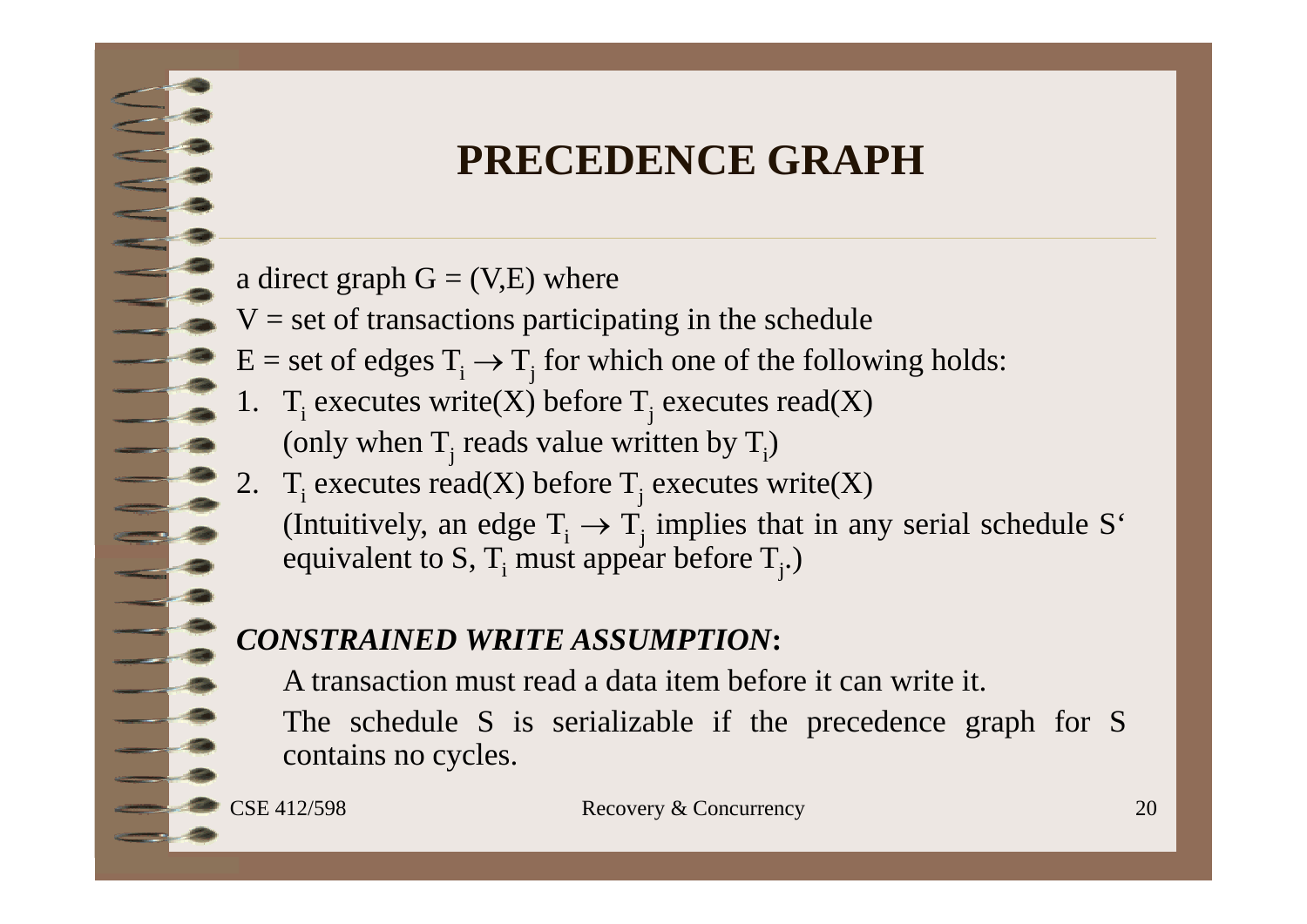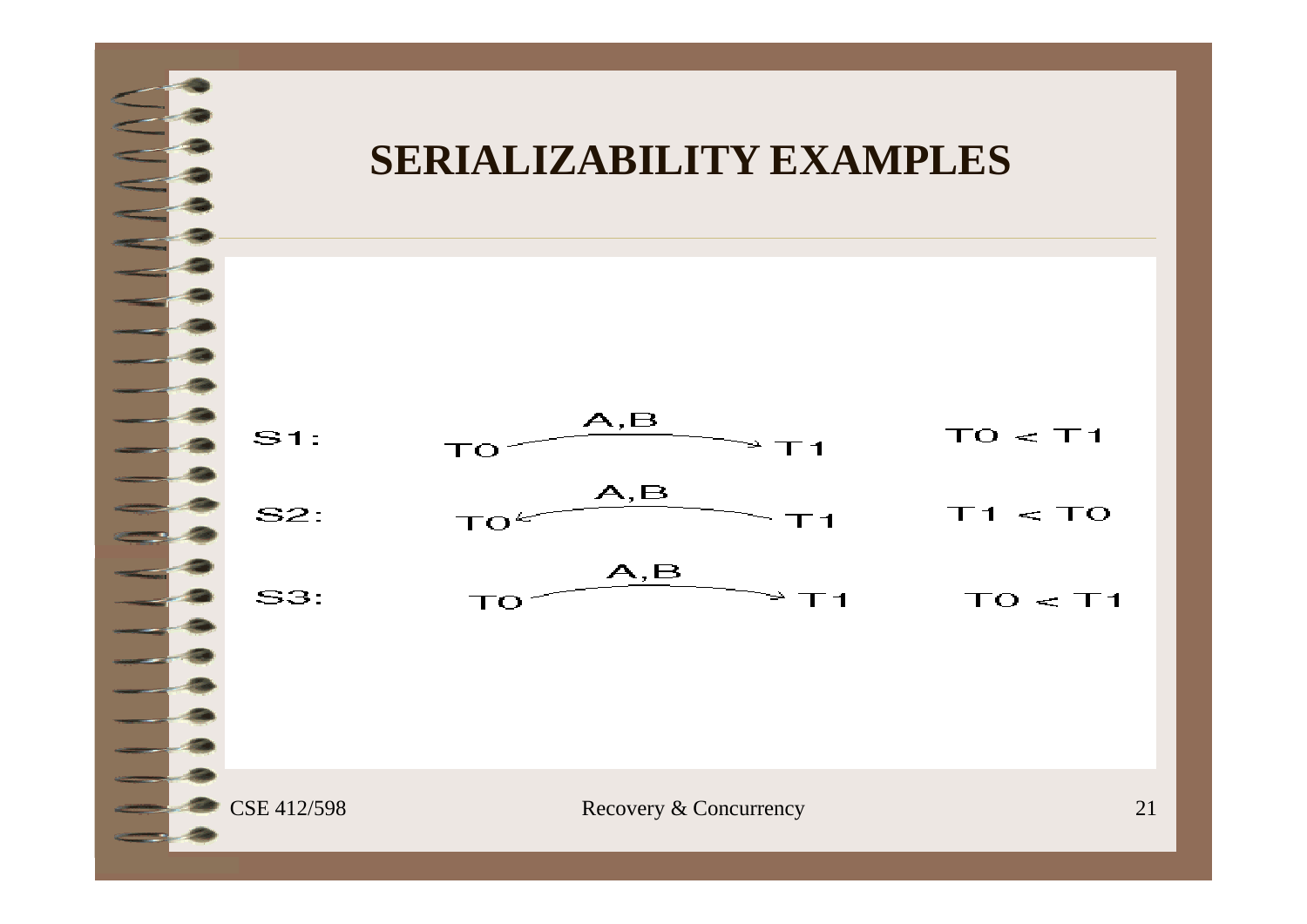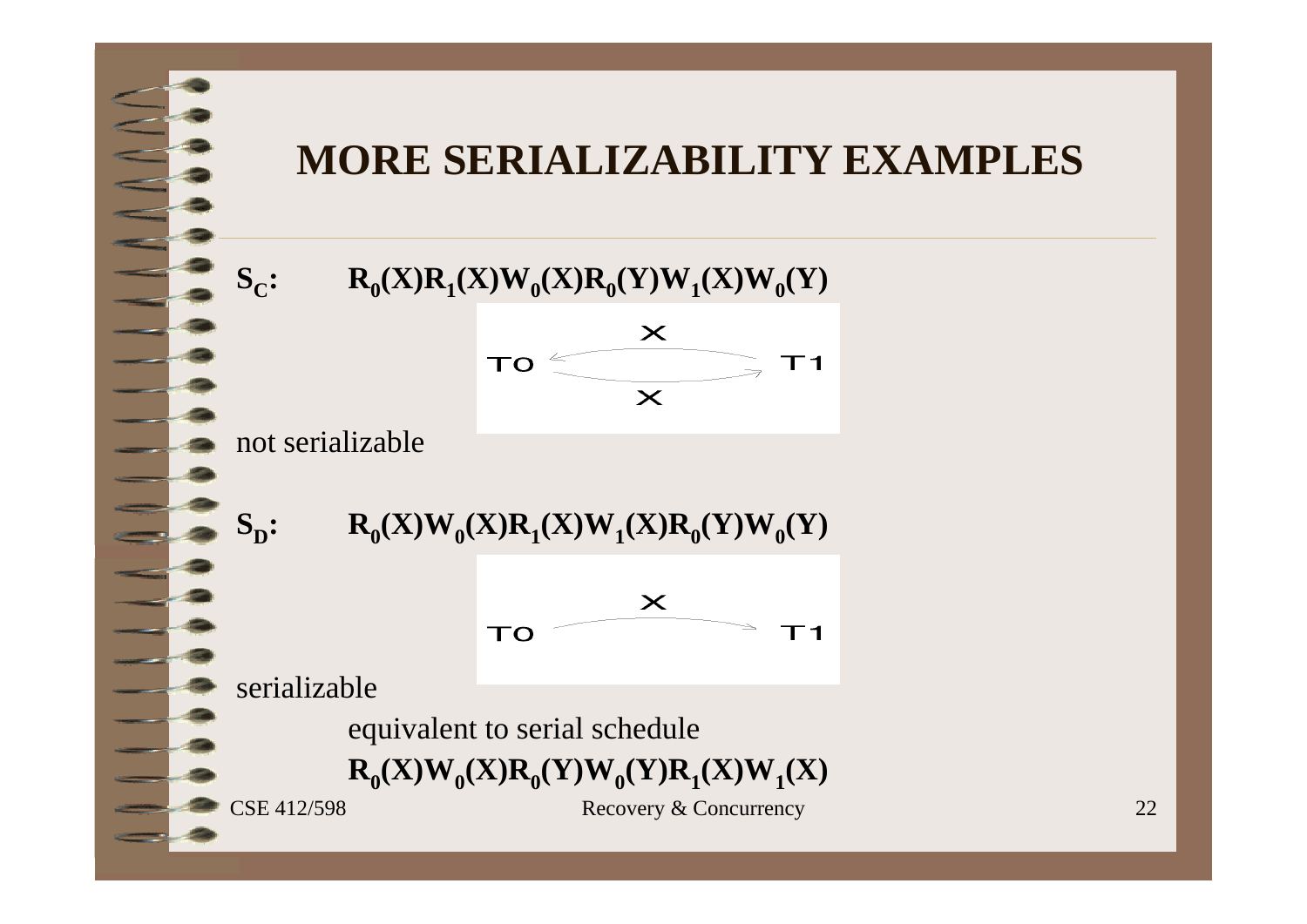# **SERIALIZABILITY ORDER**

a linear order consistent with the partial order of the precedence graph

Impractical to test for serializability ... protocols (sets of rules) are used to ensure serializability

- •LOCKING (2PL)
- •TIMESTAMPS

All schedules allowed by 2PL/timestamps are serializable, but 2PL/timestamps do not allow all possible serializable schedules.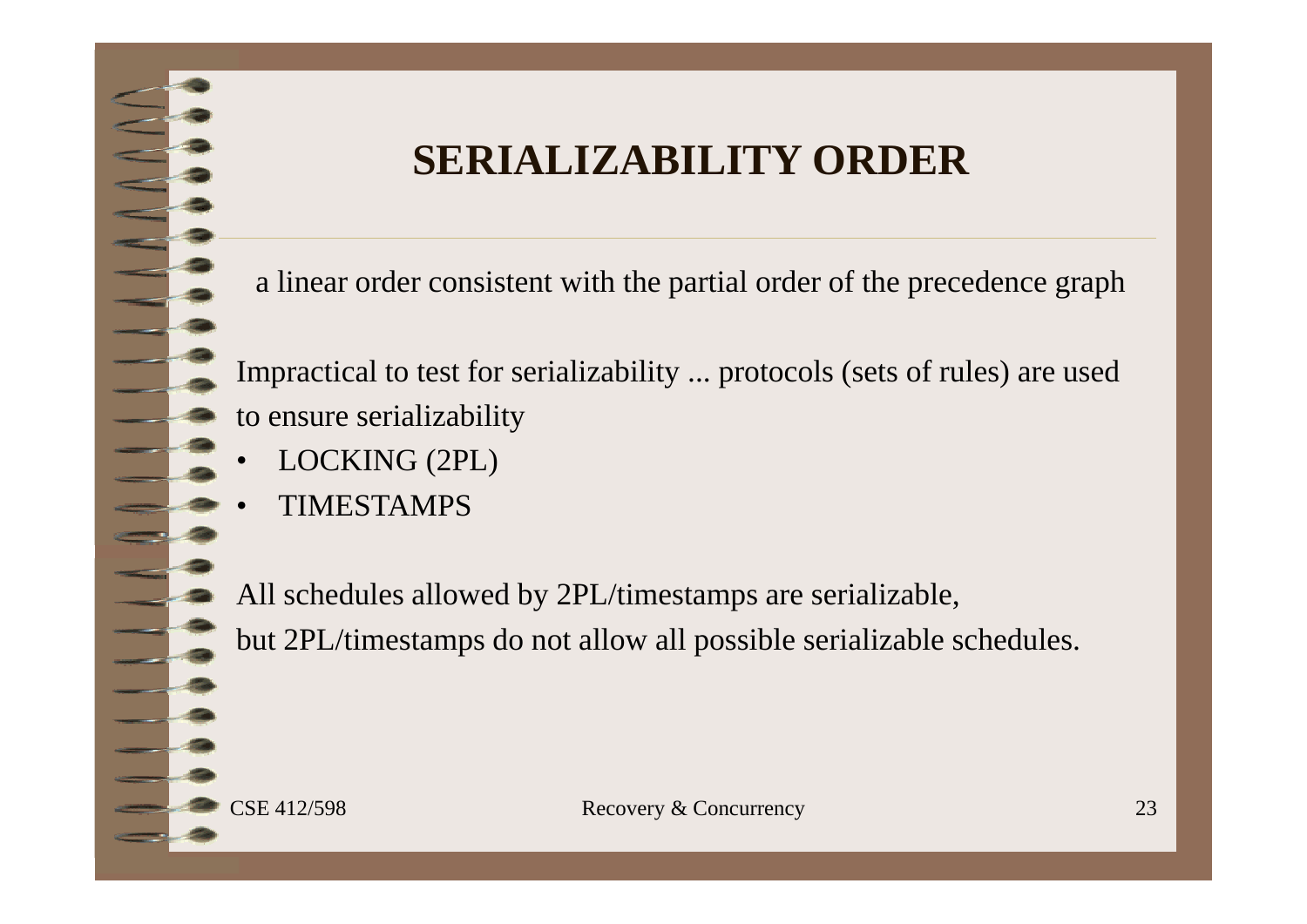# **LOCKING**

To ensure serializability require access by locks. *LOCK MODES*

#### **READ/SHARED:**

if <sup>a</sup> trans T has obtained <sup>a</sup> shared mode lock on item X by *read\_lock(X)/LS(X),* then T can read this item but it cannot write X

#### **WRITE/EXCLUSIVE:**

if <sup>a</sup> trans T has obtained an exclusive mode lock on item X by *write\_lock(X)/LX(X),* then T can both read and write X

### **UNLOCKED:**

T unlocks data item X by issuing an *unlock\_item(X)/UN(X)*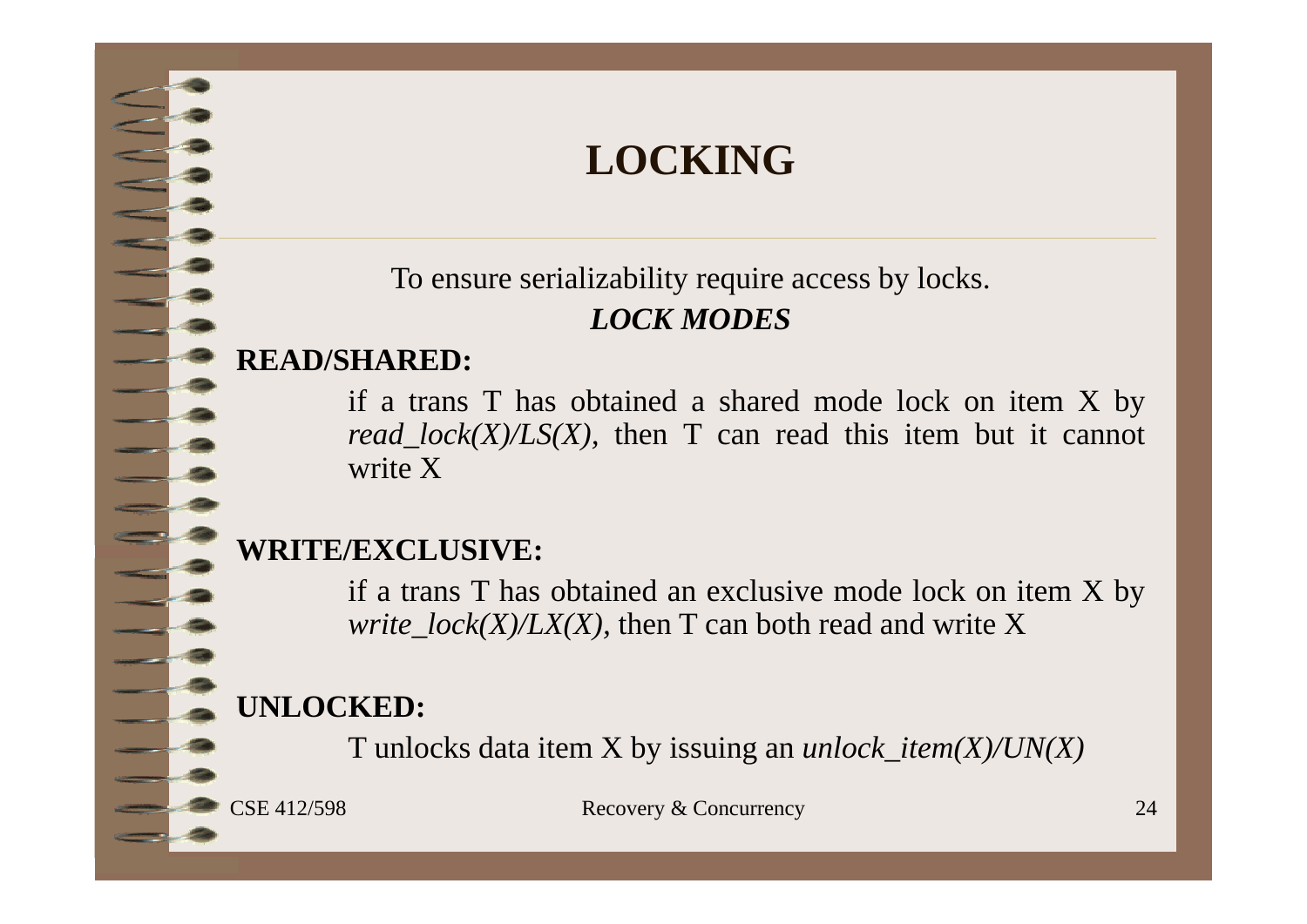# **LOCK COMPATIBILITY MATRIX**

|                   |         | <b>READ REQUEST   WRITE REQUEST</b> |
|-------------------|---------|-------------------------------------|
| <b>READ LOCK</b>  | $1$ OCK | MAN                                 |
| <b>WRITE LOCK</b> | WAIT    | MAIT                                |

**LOCK:**

Lock manager issues lock to requesting transaction

**WAIT:**

Transaction requesting lock must enter <sup>a</sup> wait state until lock issued by lock manager.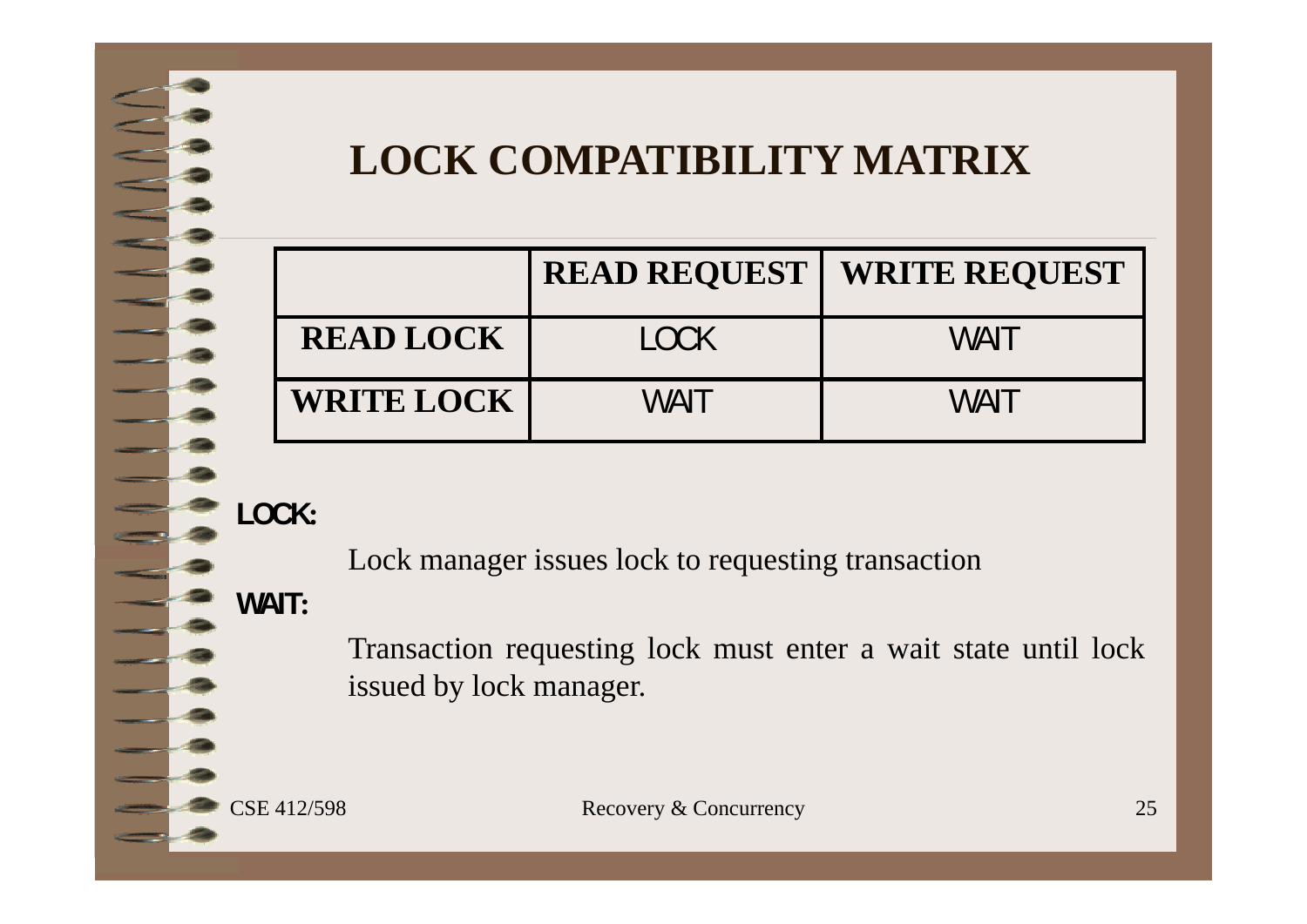### **LOCKING ASSUMPTIONS**

#### **Well-formed Assumption:**

Every transaction requests a lock in an appropriate mode on data item X depending on the type of operations it will perform on X. (Therefore, locks will not be escalated.) If the data item is already locked by another transaction in an incompatible mode, then T must wait until all incompatible locks held by other transactions have been released.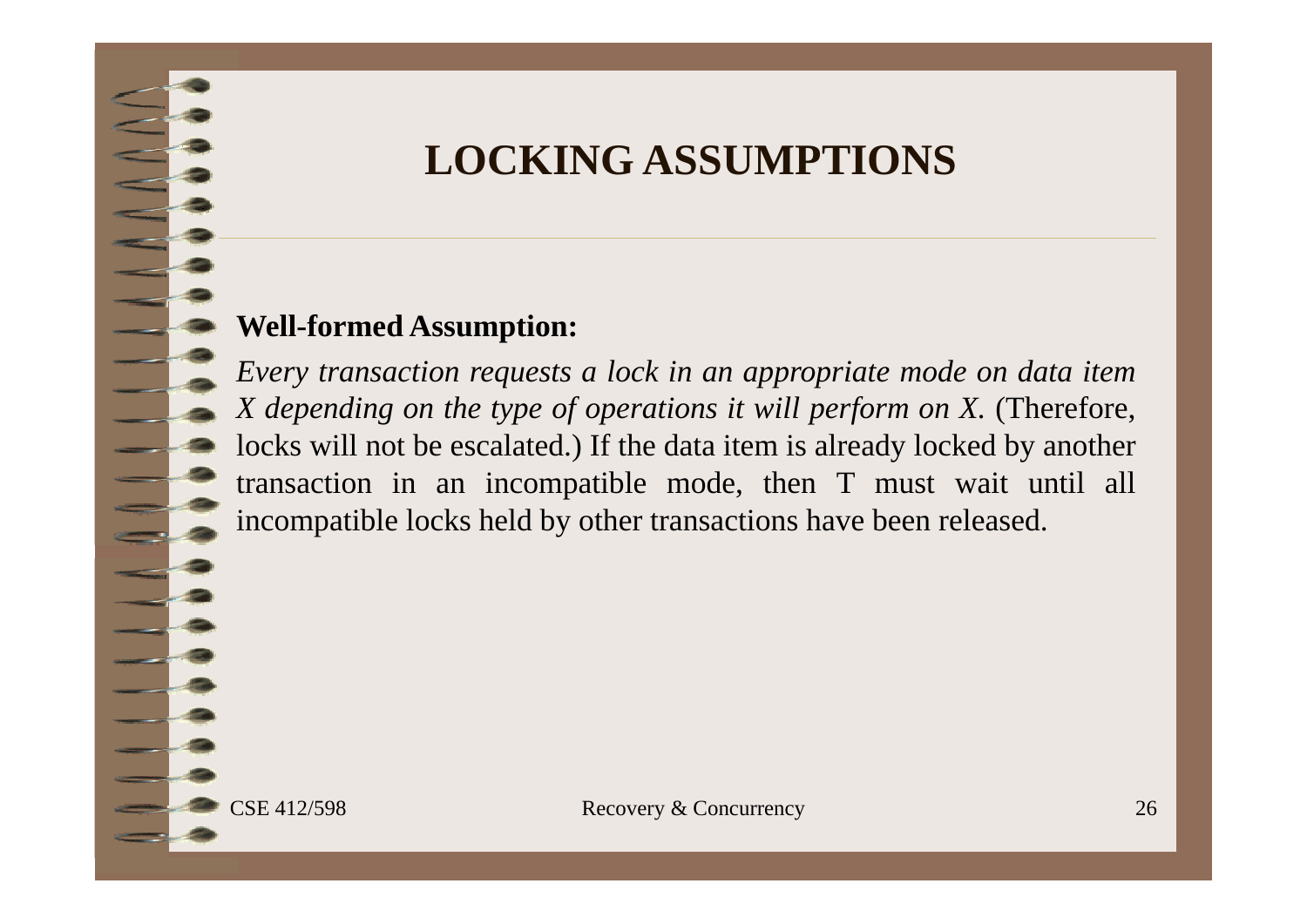# **LOCKING OVERVIEW**

- If a trans unlocks a data item immediately after its last access of the data item, serializability may not be ensured.
- 2. Two-phase locking protocol (2PL) ensures serializability.
	- Growing phase: <sup>a</sup> trans may obtain locks but may not release any locks.
	- Shrinking phase: <sup>a</sup> trans may release locks but may not obtain any new locks.
- 3. To guarantee isolation, locks must be held until the transaction reaches its commit point.
- Deadlock can occur each of two transactions is waiting for the other to release an item.
- 5. Livelock can occur <sup>a</sup> transaction cannot proceed for an indefinite amount of time while other transactions continue normally (lock manager must be fair).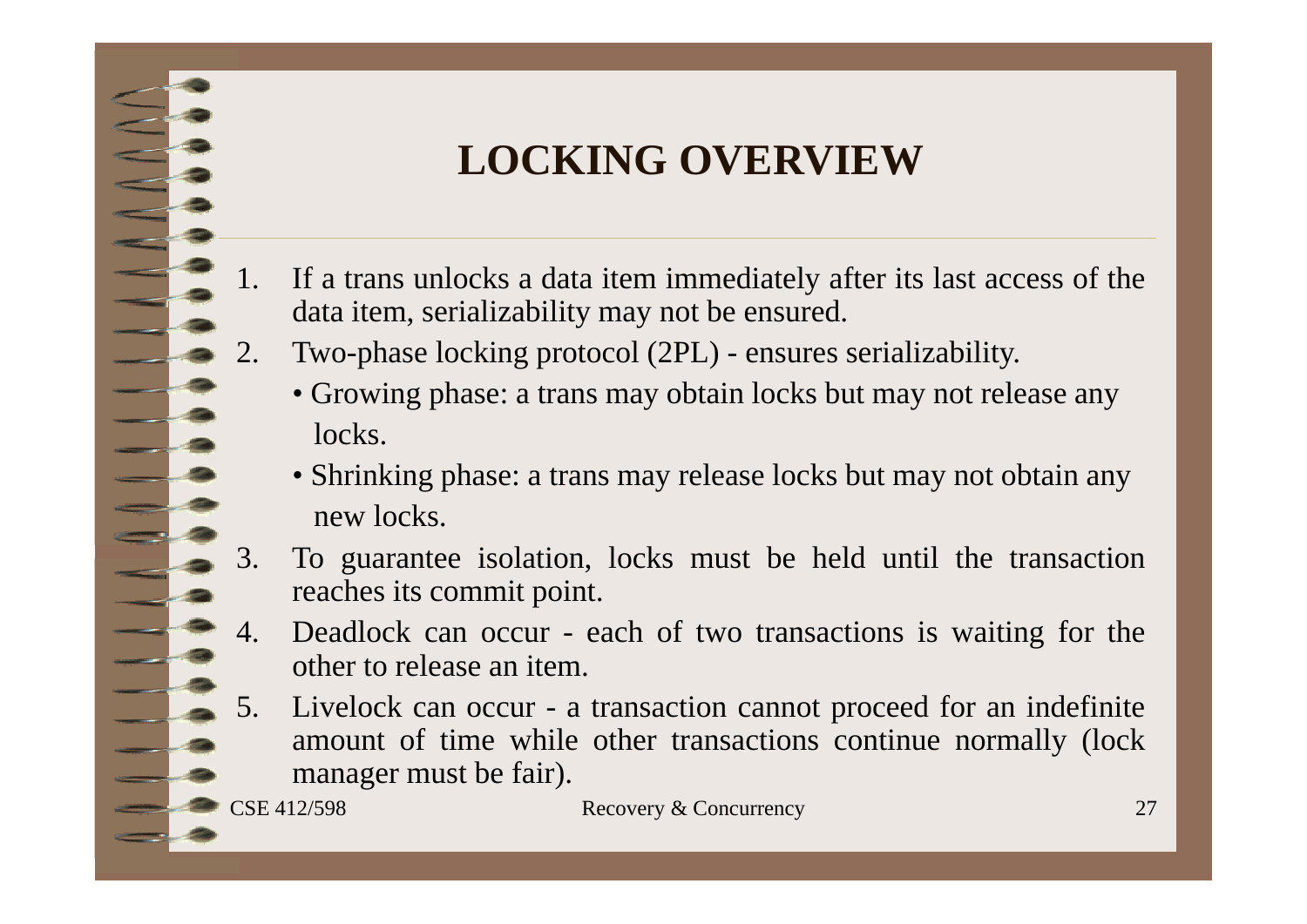### **EXAMPLE TRANSACTIONS**

| $\mathrm{T}_{1}\colon$ | Display $A+B$ | $T_{2}$ : | Inc $A \&$ Dec B     |
|------------------------|---------------|-----------|----------------------|
|                        | R(B)          |           | R(A)                 |
|                        | R(A)          |           | $A \leftarrow A + 1$ |
|                        | Display $A+B$ |           | W(A)                 |
|                        |               |           | R(B)                 |
|                        |               |           | $B \leftarrow B - 1$ |
|                        |               |           | W(B)                 |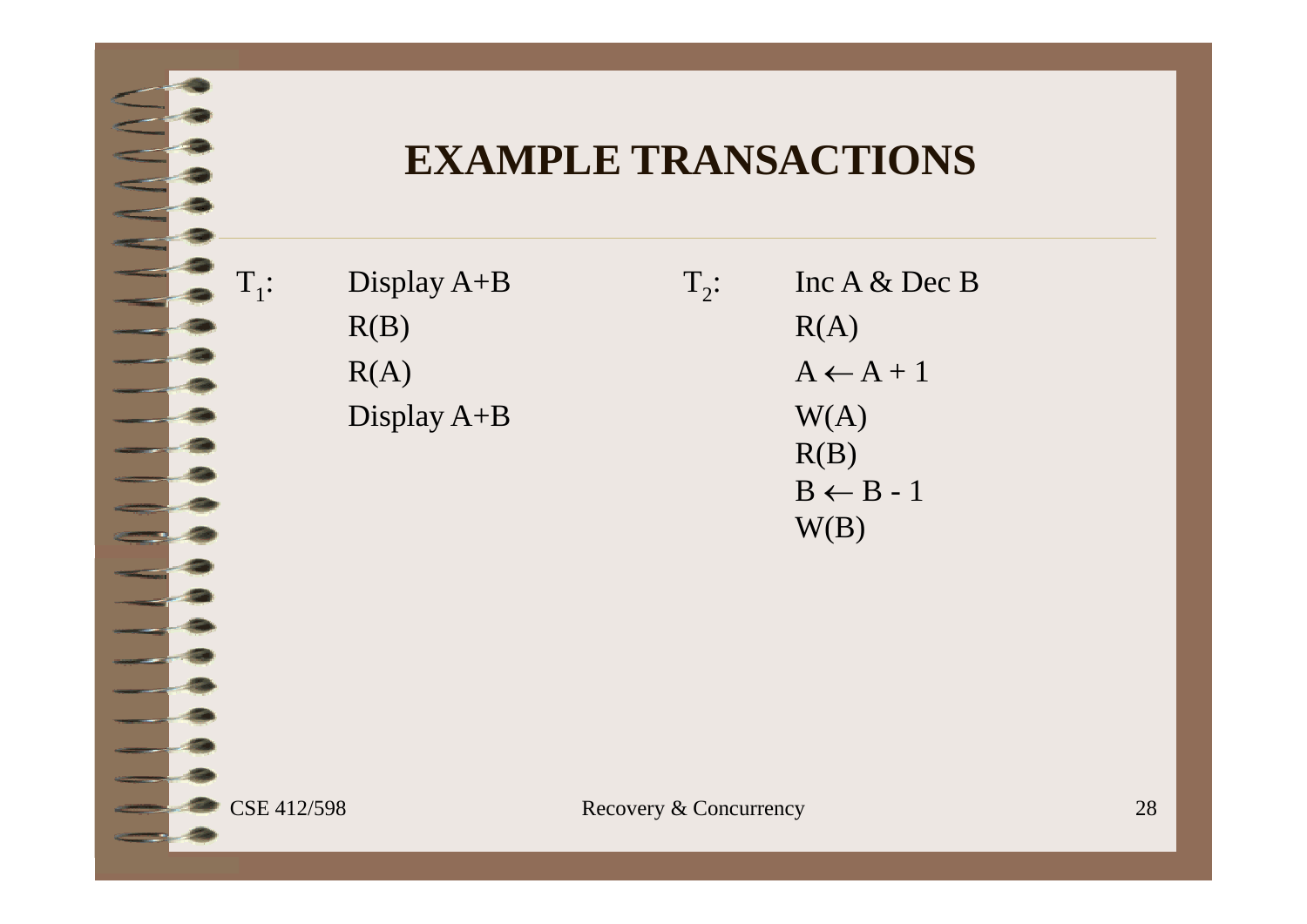# **WELL-FORMED BUT NOT SERIALIAZABLE**

| $T_1$       | $\mathbf{T}_2$                            |    |
|-------------|-------------------------------------------|----|
| LS(B)       |                                           |    |
| R(B)        |                                           |    |
| UN(B)       |                                           |    |
|             | LX(A)                                     |    |
|             | R(A)                                      |    |
|             | $A \leftarrow A + 1$                      |    |
|             | W(A)                                      |    |
|             | UN(A)                                     |    |
|             | LX(B)                                     |    |
|             | R(B)                                      |    |
|             | $B \leftarrow B - 1$                      |    |
|             | W(B)                                      |    |
|             | UN(B)                                     |    |
| LS(A)       |                                           |    |
| R(A)        |                                           |    |
| UN(A)       |                                           |    |
| Display A+B |                                           |    |
|             | S: $R_1(B)R_2(A)W_2(A)R_2(B)W_2(B)R_1(A)$ |    |
| CSE 412/598 | Recovery & Concurrency                    | 29 |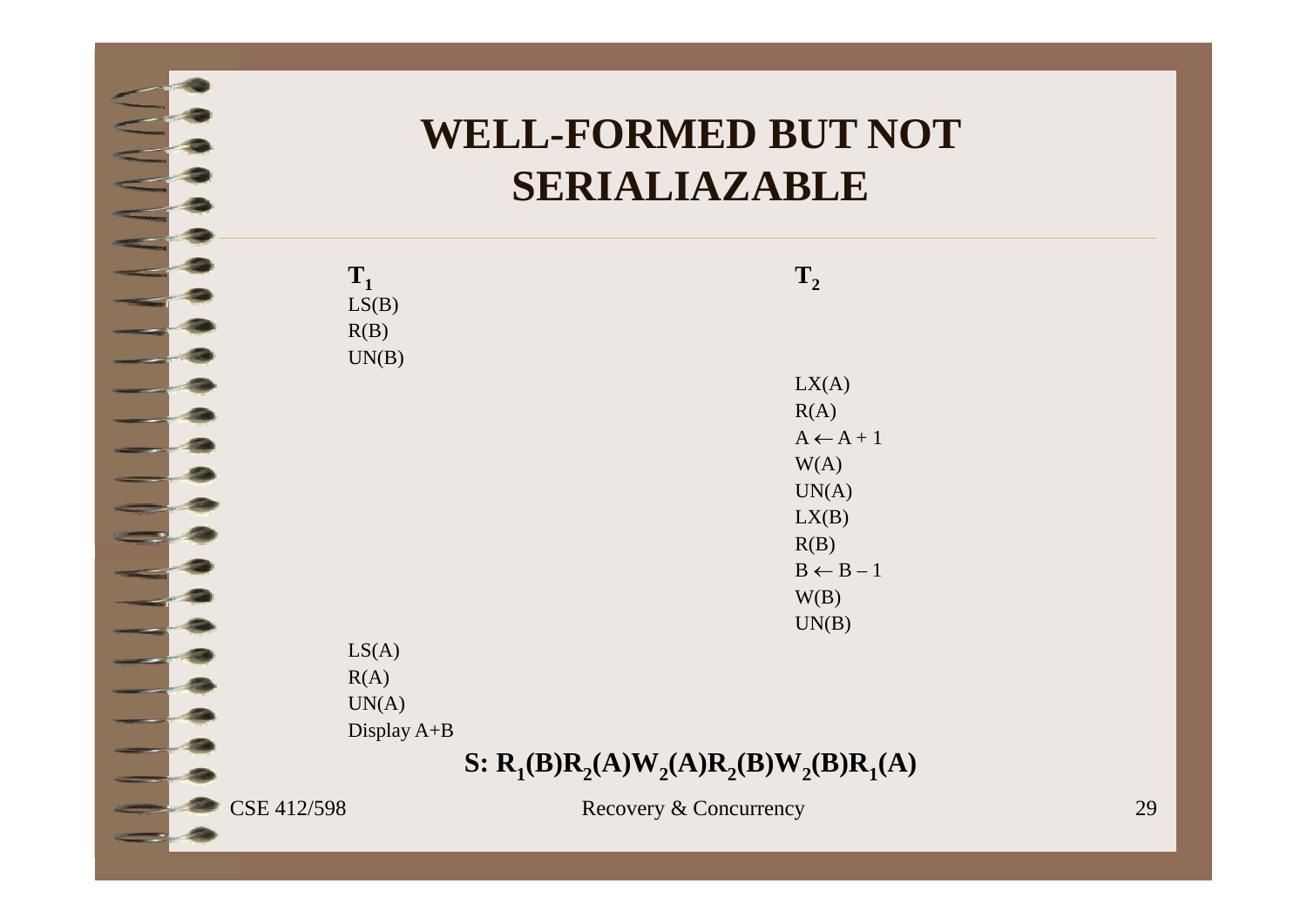### **2PL: SERIALIAZABLE BUT NOT ISOLATED**

|             | $T_1'$      | $T_{2}$                                   |    |
|-------------|-------------|-------------------------------------------|----|
|             |             | LX(A)                                     |    |
|             |             | R(A)                                      |    |
|             |             | $A \leftarrow A + 1$                      |    |
|             |             | W(A)                                      |    |
|             |             | LX(B)                                     |    |
|             |             | UN(A)                                     |    |
|             | LS(A)       |                                           |    |
|             | R(A)        |                                           |    |
|             |             | R(B)                                      |    |
|             |             | $B \leftarrow B - 1$                      |    |
|             |             | W(B)                                      |    |
|             |             | UN(B)                                     |    |
|             | LS(B)       |                                           |    |
|             | UN(A)       |                                           |    |
|             | R(B)        |                                           |    |
|             |             |                                           |    |
|             | UN(B)       |                                           |    |
|             | Display A+B |                                           |    |
|             |             | S: $R_2(A)W_2(A)R_1(A)R_2(B)W_2(B)R_1(B)$ |    |
| CSE 412/598 |             | Recovery & Concurrency                    | 30 |
|             |             |                                           |    |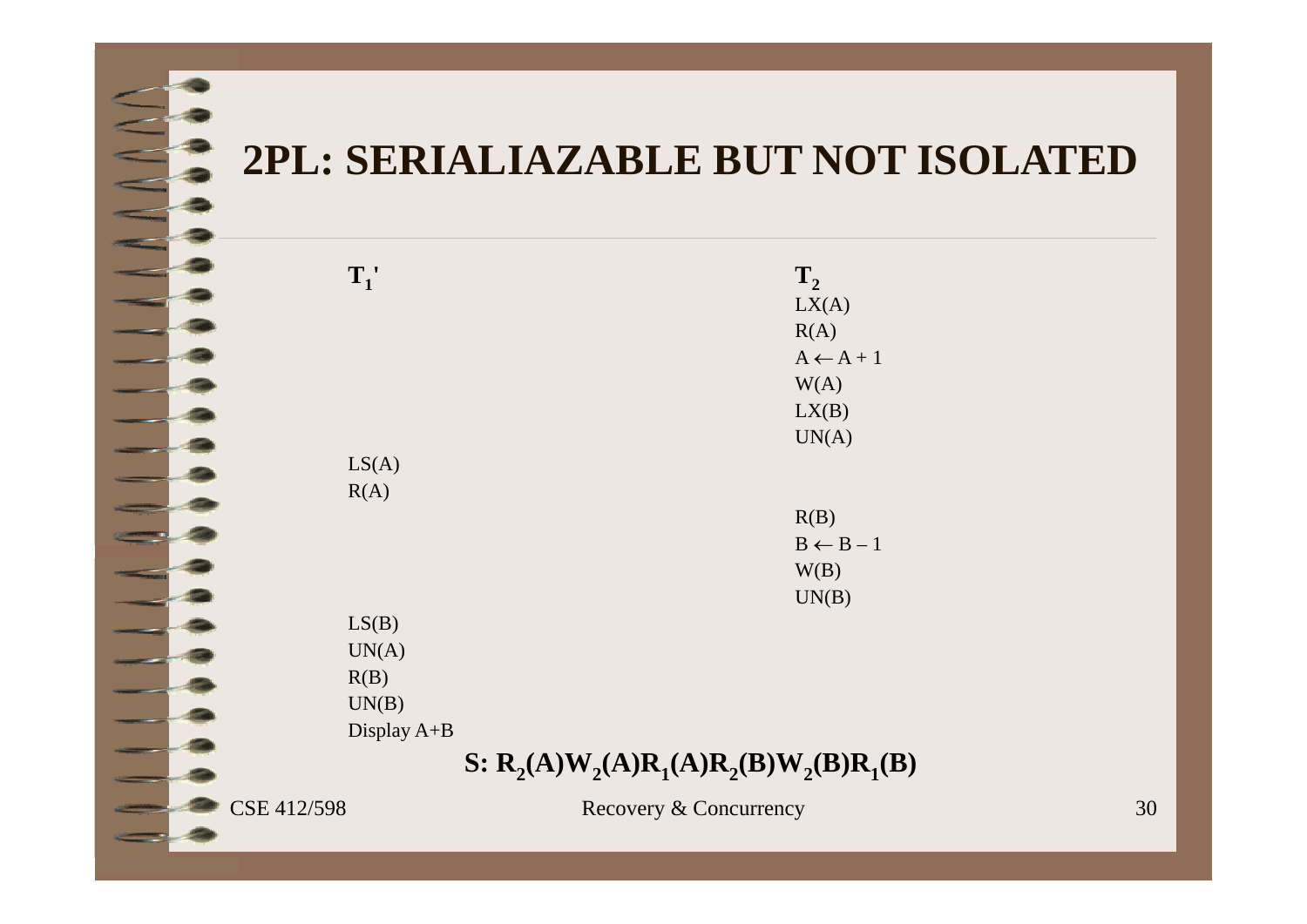### **2PL & ISOLATION**

| $T_1$       | $T_{2}$                                         | $T_3$ |    |
|-------------|-------------------------------------------------|-------|----|
| LS(B)       |                                                 |       |    |
| R(B)        |                                                 |       |    |
|             |                                                 | LS(B) |    |
| LS(A)       |                                                 |       |    |
| R(A)        |                                                 |       |    |
|             |                                                 | R(B)  |    |
|             |                                                 | UN(B) |    |
| UN(A)       |                                                 |       |    |
|             | LX(A)                                           |       |    |
|             | R(A)                                            |       |    |
|             | $A \leftarrow A + 1$                            |       |    |
|             | W(A)                                            |       |    |
| UN(B)       |                                                 |       |    |
|             | LX(B)                                           |       |    |
|             | R(B)                                            |       |    |
|             | $B \leftarrow B - 1$                            |       |    |
|             | W(B)                                            |       |    |
|             | UN(B)                                           |       |    |
|             | UN(A)                                           |       |    |
|             |                                                 |       |    |
|             | S: $R_1(B)R_1(A)R_3(B)R_2(A)W_2(A)R_2(B)W_2(B)$ |       |    |
| CSE 412/598 | Recovery & Concurrency                          |       | 31 |
|             |                                                 |       |    |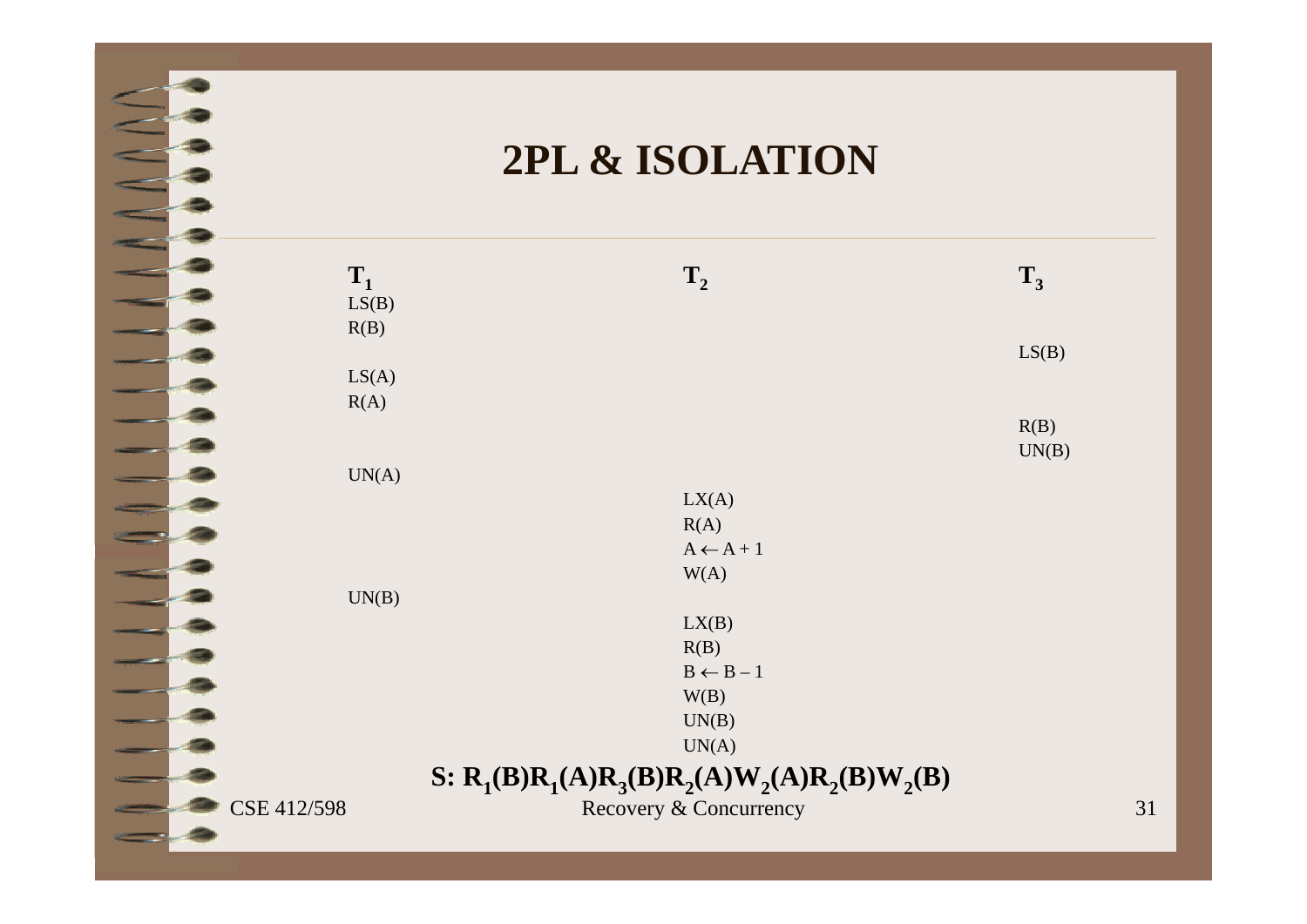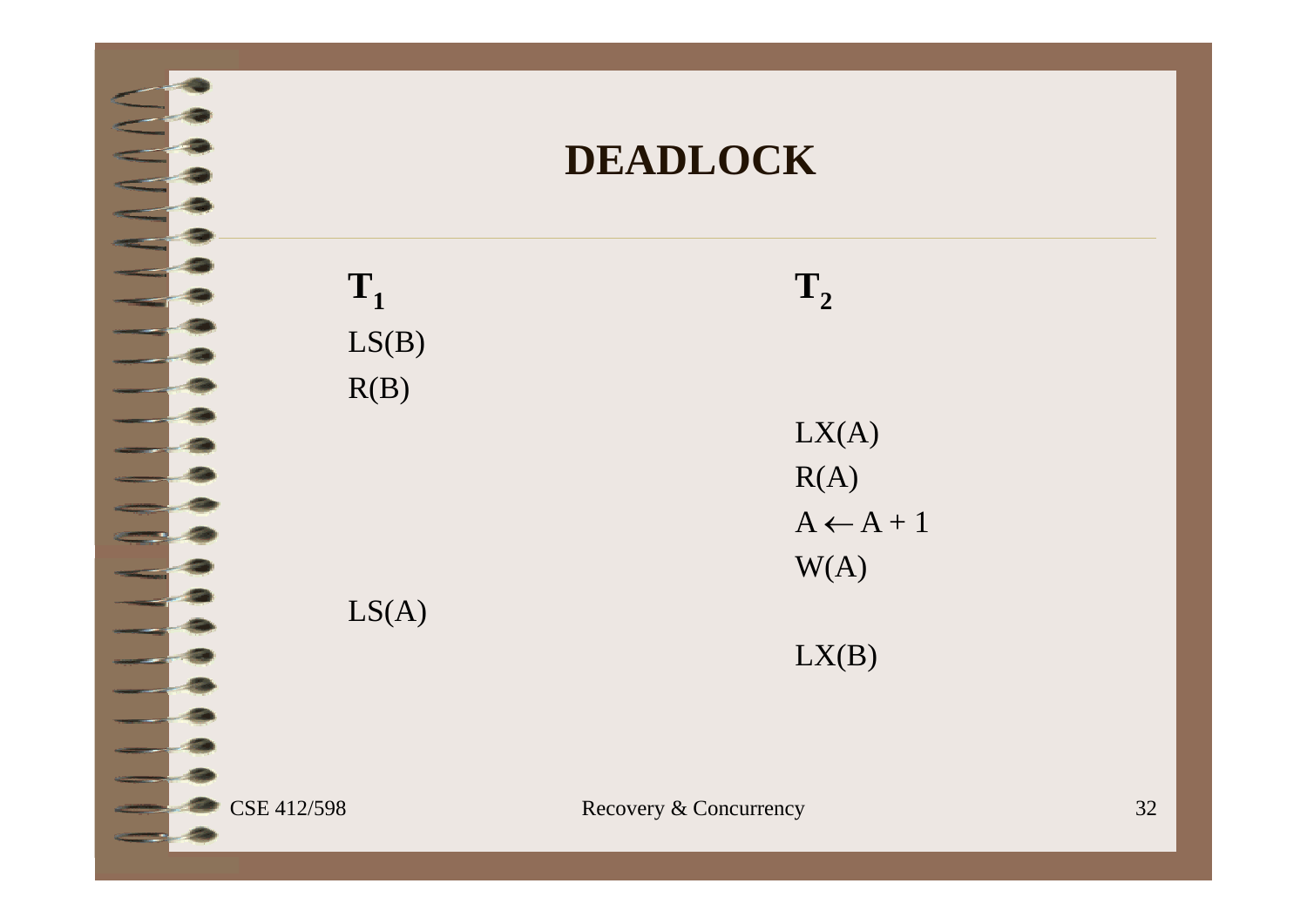### **DEADLOCK**

**DEADLOCK** - waiting for an event that will not occur

Necessary conditions for <sup>a</sup> deadlock to exist:

- •mutual exclusion: exclusive control of resources
- •wait for: resources held while waiting for additional ones
- •no preemption: resources are held until used to completion
- • circular wait: each transaction holds one or more resources requested by the next transaction in the circular chain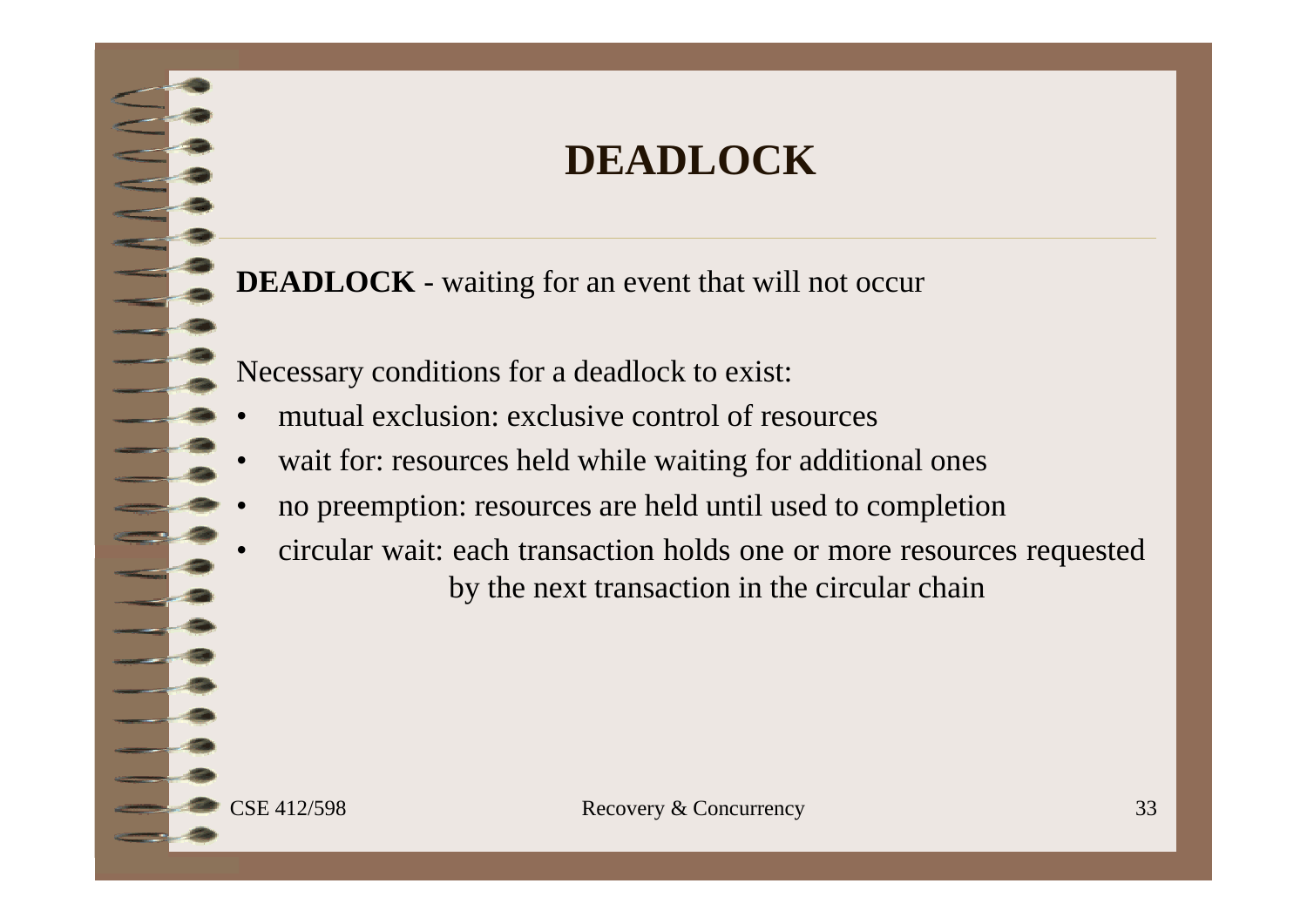# **DEADLOCK APPROACHES**

- • TIMEOUT: abort <sup>a</sup> transaction after it has been in <sup>a</sup> wait state for <sup>a</sup> specified time interval
	- may abort <sup>a</sup> transaction not in deadlock
	- $\circ$ difficult to determine appropriate timeout interval
	- $\circ$ cascading effect due to system overload
- • DEADLOCK PREVENTION: <sup>a</sup> transaction is not allowed to enter <sup>a</sup> wait state if there is <sup>a</sup> risk of deadlock
- • DEADLOCK DETECTION: periodically check if the system is in deadlock and rollback <sup>a</sup> deadlocked transaction

 $\circ$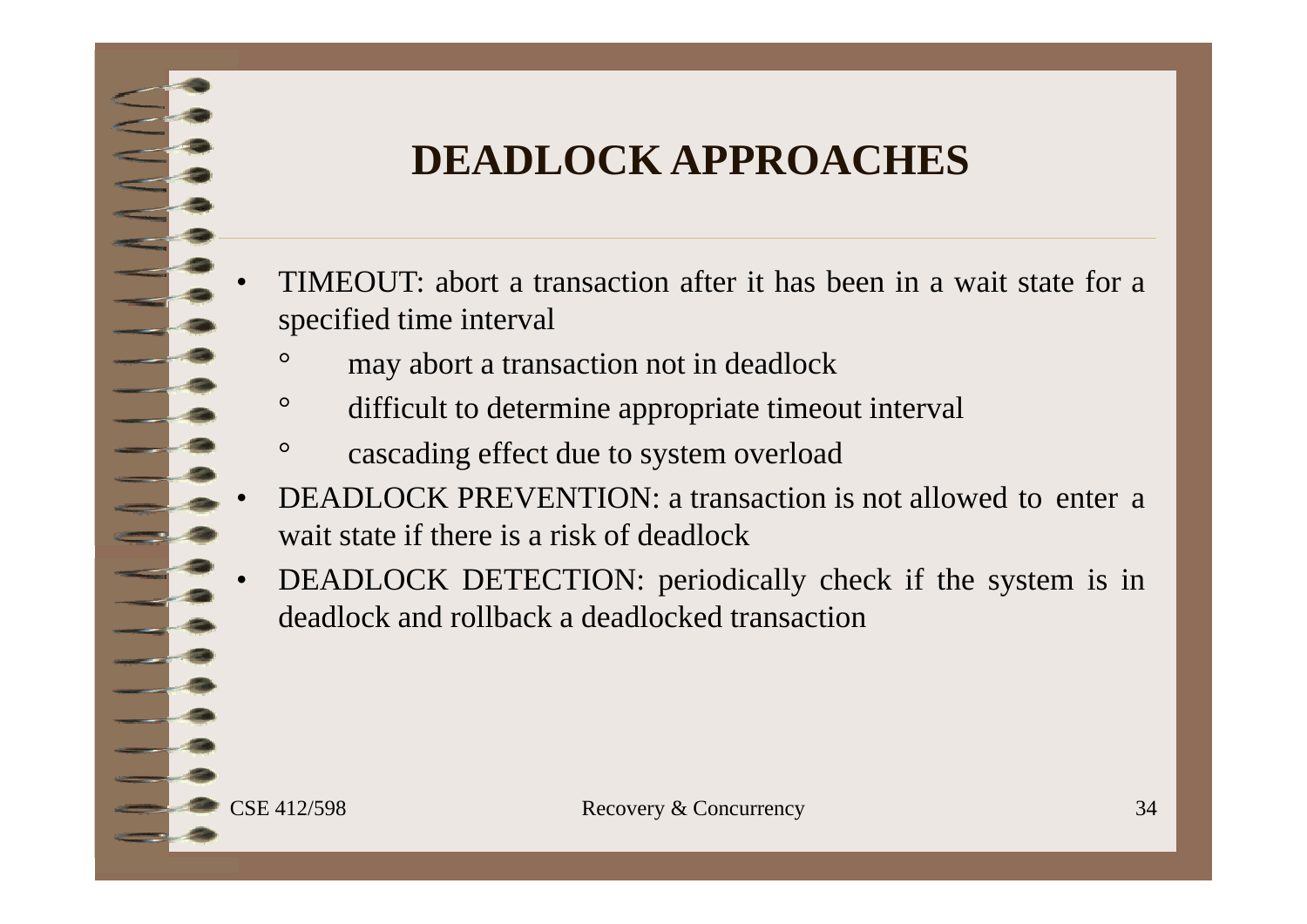### **TIMESTAMPS**

A timestamp is <sup>a</sup> unique identifier assigned to <sup>a</sup> transaction when it starts. Concurrency control techniques use the timestamps to guarantee serializability. A transaction is aborted and restarted if the execution of its next operation would violate the serializability order. Thus, concurrency control based on timestamps do not suffer from deadlock.

#### **TIMESTAMP ORDERING:**

selecting <sup>a</sup> serializability order in advance between every pair of trans [not exactly - see protocol]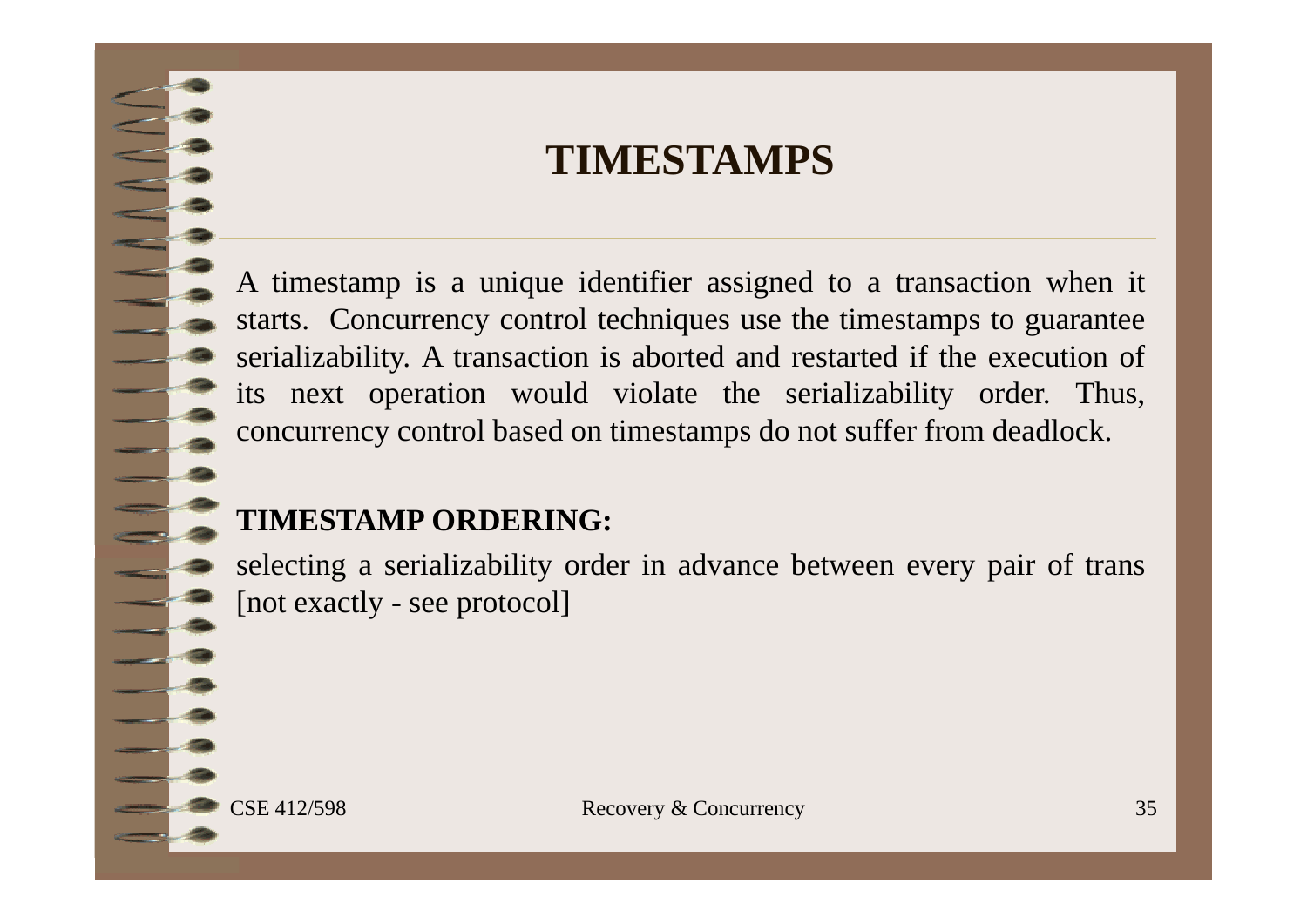### **TIMESTAMPS**

#### **Implementation**

TS(T<sub>i</sub>): unique fixed timestamp for trans T<sub>i</sub>; assigned by the db system before Ti starts execution

If a trans T<sub>i</sub> has timestamp TS(T<sub>i</sub>) and a new trans T<sub>j</sub> enters the system, then TS(T<sub>i</sub>) < TS(T<sub>j</sub>) then  $TS(T_i) < TS(T_i)$ 

Implementation of timestamp:

- 1) Use the value of the system clock
- Use a logical counter that is incremented after a new timestamp has been assigned

#### **write\_TS(X):**

the largest timestamp of any trans that successfully executes write $(X)$ **read\_TS(X):**

CSE 412/598 Recovery & Concurrency 36 the largest timestamp of any trans that successfully executes  $read(X)$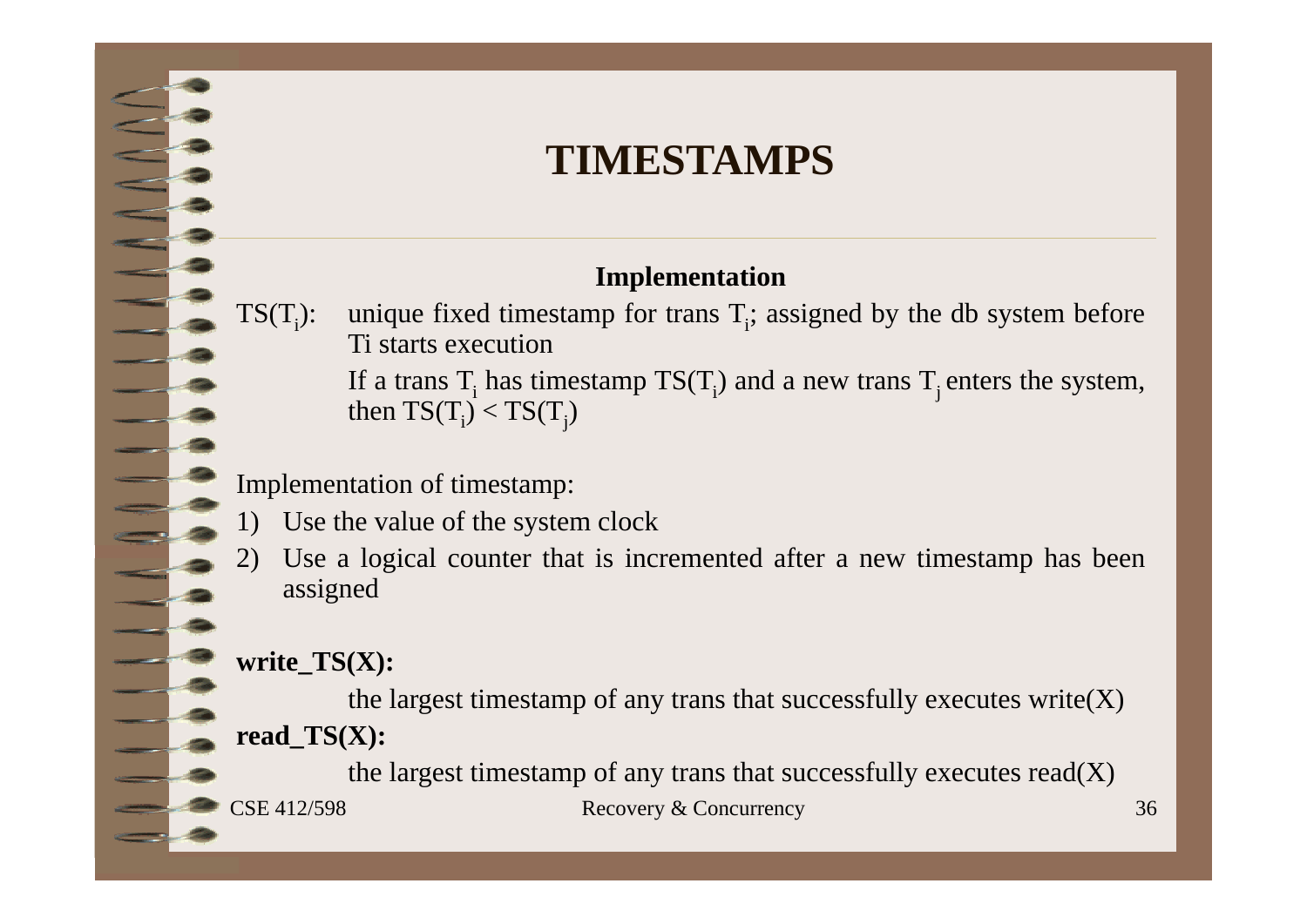### **BASIC TIMESTAMP METHOD**

Let TS: timestamp of transaction requesting operation



if  $TS <$  write\_ $TS(x)$ reject & restart

else

execute readread\_TS(x)  $\leftarrow$  max(read\_TS(x), TS)

**WRITE(x,TS) /\* assume read before write \*/** if  $TS < \text{read_TS}(x)$ 

reject & restart

else

execute write

write  $TS \leftarrow TS$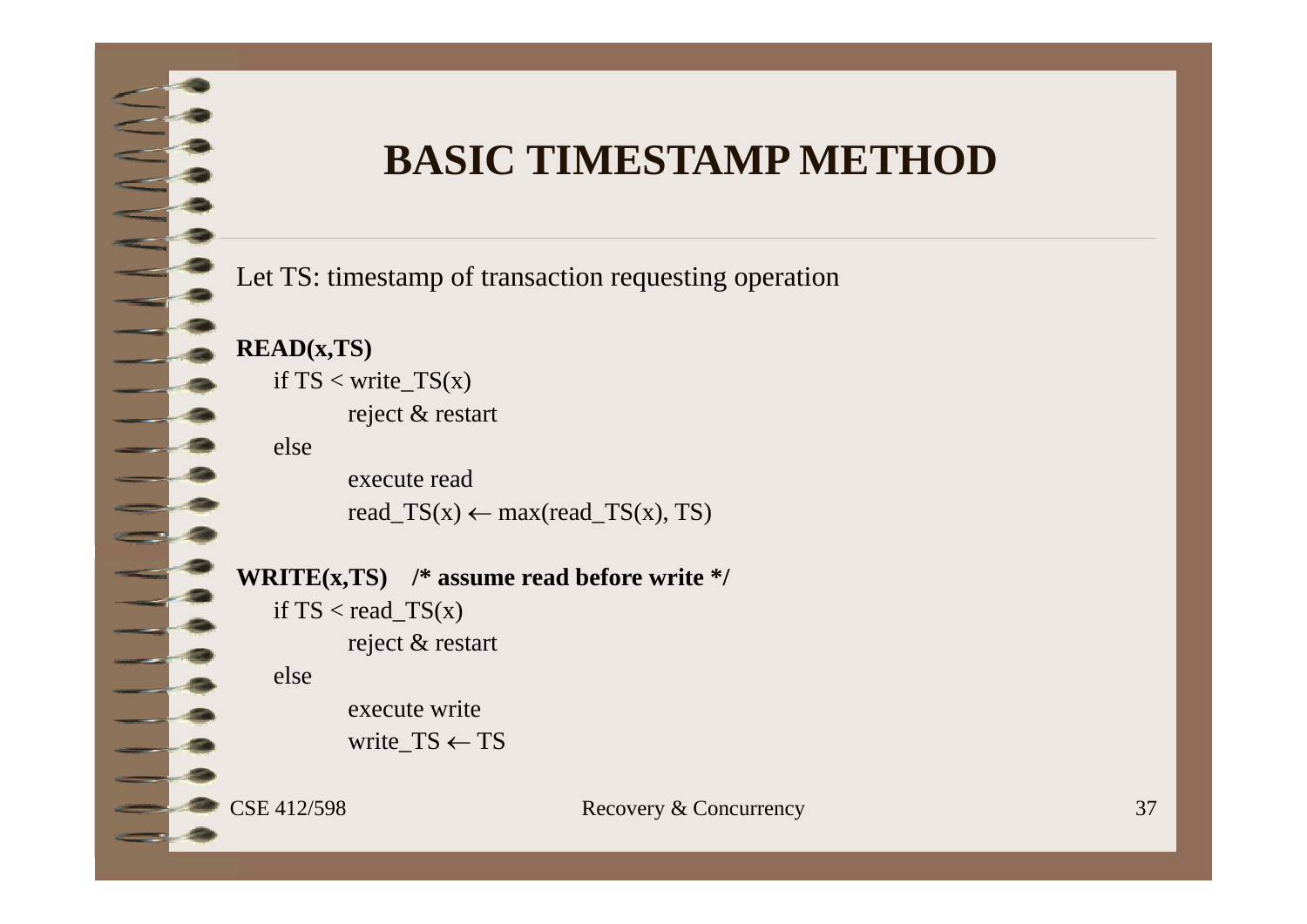# **NOTES ON TIMESTAMPS**

- 1) A trans Ti, which is rolled back as a result of the concurrency control scheme, is assigned a unique timestamp and restarted
- 2) Serializability ensured
- Freedom from deadlock (since no trans ever waits)
- 4) May result in cascading rollbacks and livelock ("cyclic restart")

NEITHER LOCKING NOR TIMESTAMPS ALLOW ALL POSSIBLE SERIALIZABLE SCHEDULES...

some schedules are possible under each protocol that are not allowed in the other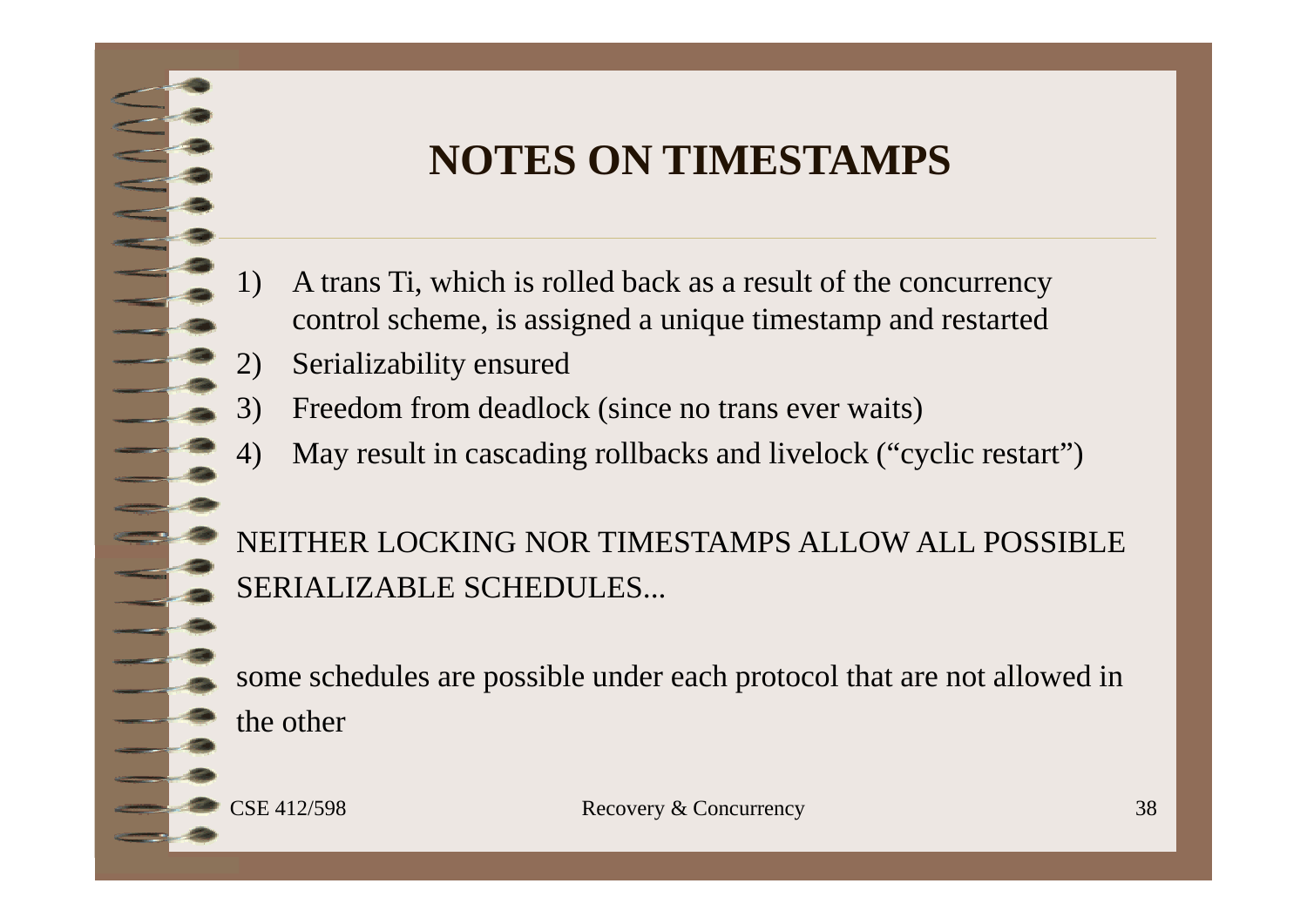### **TIMESTAMPS OK - NOT 2PL**